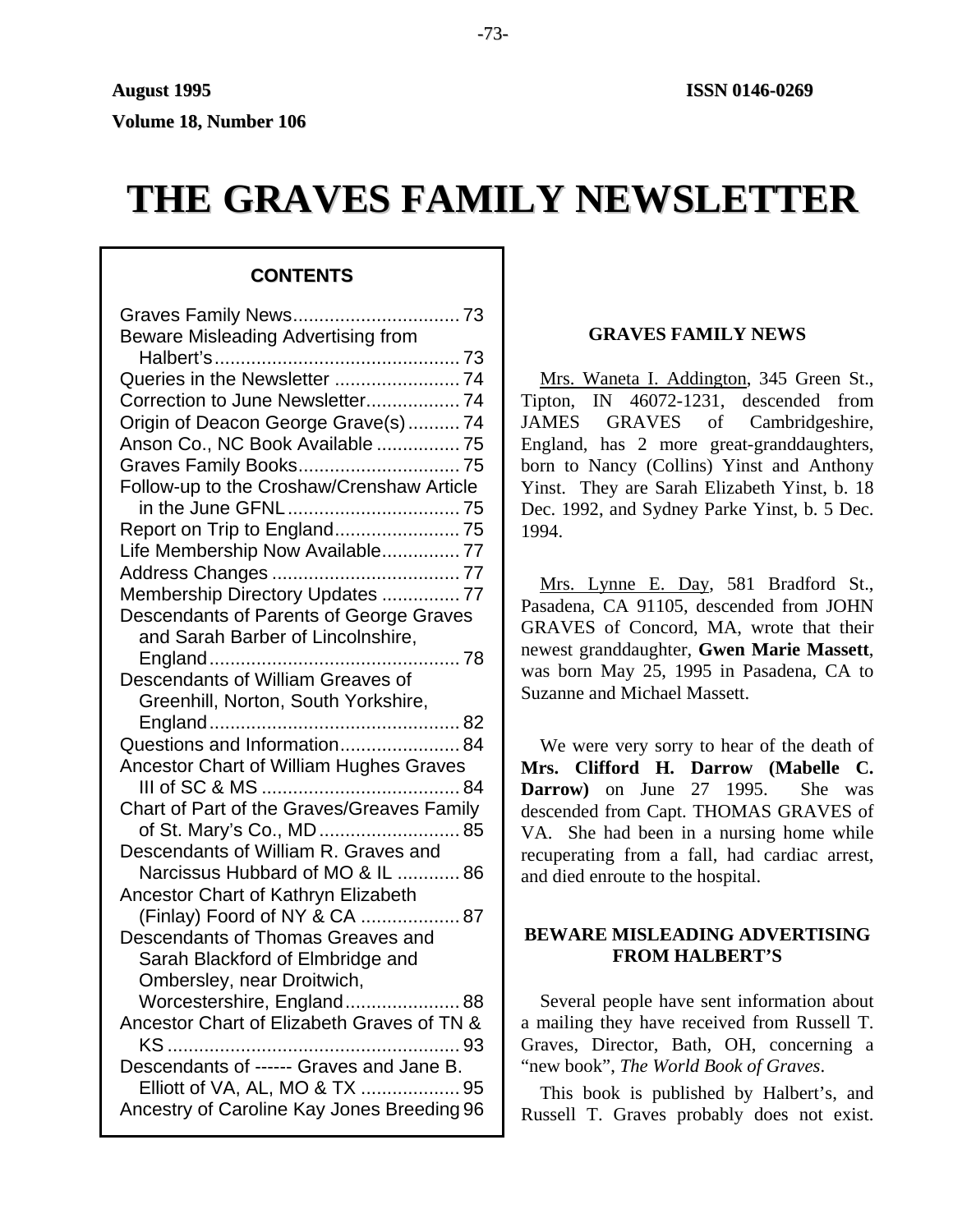Halbert's publishes a similar book for hundreds of family names, and they reuse most of the material in all their books. Many people who receive these personalized mass mailings assume that this is a genealogy and are very disappointed when they receive the book. There have been many complaints to the U.S. Post Office and other groups.

This is **not** a genealogy. It does **not** provide family histories. The book contains mostly very general information on history, coats of arms and heraldry, and how to search for your ancestors. There is a small amount of information specific to the Graves family. All of this is better covered in other publications.

The other half of the book is a listing, mostly from telephone directories in both the U.S. and other countries, of about 33,000 people named Graves.

#### **QUERIES IN THE NEWSLETTER**

There has sometimes been confusion or uncertainty among new members concerning queries. The policy is that anyone (member or

| <b>Memberships:</b>                                 |                |  |  |  |  |
|-----------------------------------------------------|----------------|--|--|--|--|
| Regular (U.S. & Canada)                             | \$20/year      |  |  |  |  |
| Other countries (air mail)                          | \$30/year      |  |  |  |  |
| Sustaining                                          | \$40/year      |  |  |  |  |
| Life (age 62 and older)                             | \$600 one time |  |  |  |  |
| Foreign memberships must be paid by money           |                |  |  |  |  |
| order in U.S. dollars. All back issues (1976-       |                |  |  |  |  |
| present) are available at current price.            |                |  |  |  |  |
|                                                     |                |  |  |  |  |
| Newsletter only available to individuals as part of |                |  |  |  |  |
| <b>Graves Family Association membership.</b>        |                |  |  |  |  |
|                                                     |                |  |  |  |  |
| <b>Published by:</b>                                |                |  |  |  |  |
| THE GRAVES FAMILY ASSOCIATION                       |                |  |  |  |  |
| 261 South St., Wrentham, MA 02093                   |                |  |  |  |  |
|                                                     |                |  |  |  |  |
| <b>Newsletter Editor: Kenneth Vance Graves</b>      |                |  |  |  |  |
| (508)384-8084                                       |                |  |  |  |  |
| Internet: kgraves239@aol.com                        |                |  |  |  |  |
|                                                     |                |  |  |  |  |
| Treasurer: Elaine Tobias, Overland Park, KS         |                |  |  |  |  |
| Director, On-line Computer Help: H. W. ("Bud")      |                |  |  |  |  |
| Graves, Veradale, WA                                |                |  |  |  |  |
| Internet:dfrh81a@prodigy.com                        |                |  |  |  |  |
|                                                     |                |  |  |  |  |

non-member) may submit a query for publication in the newsletter. All queries should have something to do with a Graves or Greaves family.

There is never any charge for a query.

You are much more likely to get your query inserted promptly if you write it in the same format as other queries in the newsletter and submit it on a separate sheet of paper. However, even when you don't compose the query yourself, when there are questions or information that may be of general interest we try to extract your material and put it in query form. It may just take longer.

## **CORRECTION TO JUNE NEWSLETTER**

On page 55 in the June newsletter was an item about the probable ancestry of the Greaves/Graves family of St. Mary's Co., MD. It stated that immigrant John Greaves of St. Mary's Co. was probably a grandson of William Greaves of Greenhill, parish of Norton, near Sheffield, South Yorkshire, England.

John Greaves of St. Mary's Co., MD died in 1748, and my estimate of his date of birth should have been given as 1680-1690, not 1780-1790. William Greaves may have been born about 1600 in Yorkshire; his will was dated 31 Dec. 1662.

# **ORIGIN OF DEACON GEORGE GRAVE(S)**

Mrs. Helen Graves Ames Neidner, 1911 Sherwood Forest, #20, Houston, TX 77043, wrote that she found information from an aunt that "George and brother Thomas Graves came on the ship *Jonas* from England about 1635 ... listed as gentlemen."

Can anyone provide the source of this information, or more details? Does this refer to Deacon George Grave(s) of Hartford, CT? Deacon George Grave(s) is believed to have arrived in America in 1635 or 1636, but is not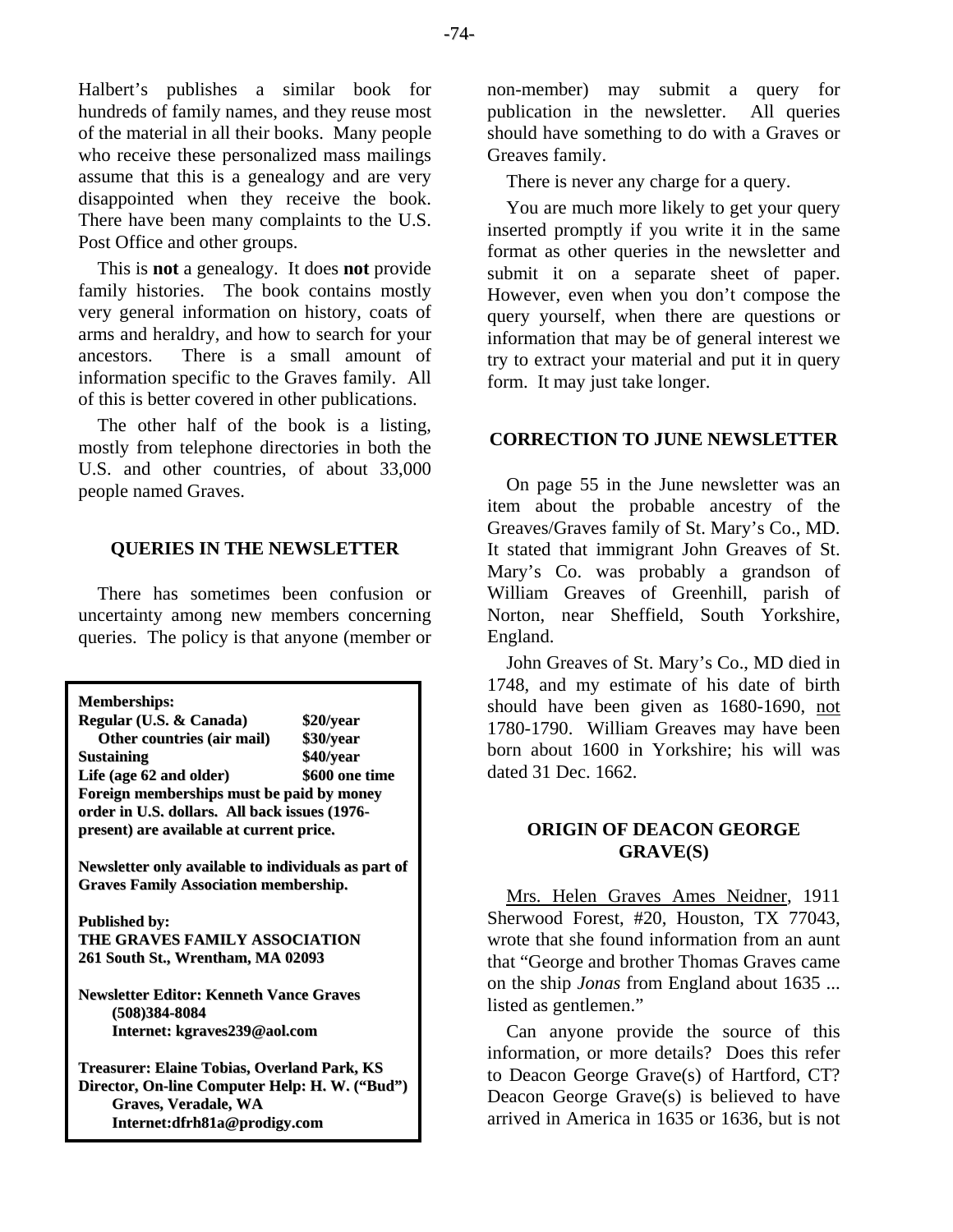known to have had a brother Thomas, and the ship he arrived on has never been known.

## **ANSON CO., NC BOOK AVAILABLE**

The Anson County, NC Heritage Book Committee has completed their project of compiling a Heritage Book. It will contain family, church and business histories, along with other interesting tidbits relating to the history of Anson County. *The Heritage of Anson County, NC, Vol. One*, will be available in Sept. 1995.

For more information regarding the price, write: Anson County Heritage Book Committee, P.O. Box 417, Wadesboro, NC 28170.

## **GRAVES FAMILY BOOKS**

The following books will be published in the order shown. However, these dates are targets and the exact dates may be later.

*Graves Families of Randolph Co., NC* will be ready soon.

*John Graves of Concord, MA is targeted after that, in the first half of 1996,* and *John Graves of Frederick Co., VA will be ready later in 1996*.

Targeted for 1997 is the book on *Capt. Thomas Graves of VA*.

# **FOLLOW-UP TO THE CROSHAW/CRENSHAW ARTICLE IN THE JUNE NEWSLETTER**

Mr. Monroe Warren, 633 Azalea Dr., Rockville, MD 20850, wrote that his wife's gg-grandfather, Lewis Holladay Graves, had an older sister, Winnifred, oldest daughter of Isaac and Jemima (Holladay) Graves (descended from Capt. Thomas Graves of VA, via Francis<sup>2</sup>, Thomas<sup>3</sup>, John<sup>4</sup>, Isaac<sup>5</sup>), who was married to Spottswood Dabney Crenshaw. Winnifred had a son named William Graves

Crenshaw, and a great nephew named William Crenshaw Graves (son of John Spotswood Graves and grandson of Lewis Holliday/Holladay Graves).

## **REPORT ON TRIP TO ENGLAND**

The trip to England by members of the Graves Family Association this past May was a great success! Although we had fewer people than we expected (15 vs. the 30 or 40 that I originally thought we might have), there were benefits. Our smaller coach, holding a maximum of 25, could go places a larger coach couldn't have gone. If you have ever seen some of the one-vehicle lanes, narrow bridges, and sharp turns, you know what an advantage that can be.

Our coach driver, Vince Dyde, and our two tour guides, Frances Scott Lawrence and George Redmonds, were all fantastic -- very knowledgeable about so many things and almost like family by the end of the tour. The details of the tour were all arranged by Jim Bolles of Ancestral Tours to Great Britain Ltd. of Norwalk, CT.

We will be taking another tour in a few years, this time to include Ireland as well as England. We can arrange the tour in the same way as this one, or we could do it differently. For instance, if a lower cost would attract more people, we could arrange and conduct the tour ourselves, rather than relying on a tour planning organization. However, considering how well planned and conducted this trip was, we would be running a risk of problems. Your comments and suggestions would be much appreciated.

Most of the tour group left the U.S. on Sat., May 20, and arrived at Heathrow Airport, London, early in the morning of Sunday, May 21. Since that the time difference between the east coast of the U.S. and England is 5 hours (8 hours difference for those coming from the west coast), this had to be one of the shortest nights imaginable. It is impressive to see the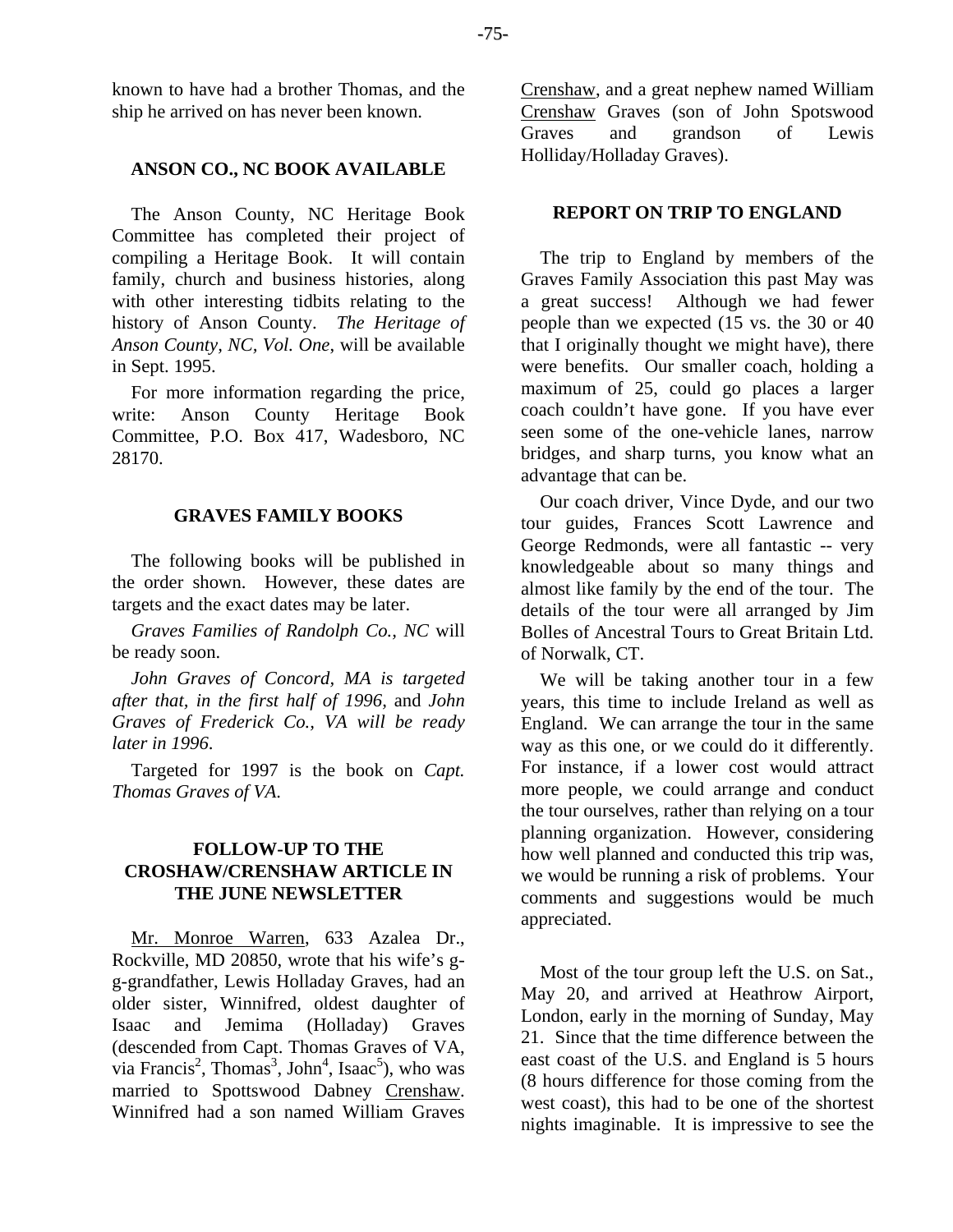sun come up over the ocean in the middle of the night.

We went directly from the airport to the university city of Oxford, the "city of spires". We visited "The Oxford Story" where we rode through time from ancient to modern times. After lunch we went to our hotel in Stratford-Upon-Avon.

On Monday, May 22, we toured Stratford-Upon-Avon, including several Shakespeare sites. Then to Anne Hathaway's cottage and the farm house of Mary Arden. After dinner we enjoyed a cruise on the River Avon.

Tuesday, May 23: We toured the beautiful and charming Cotswolds, including lunch in Bourton-on-the Water. Then on to Mickleton, where we were greeted by a large group from both the local community and elsewhere. The exhibits and speeches in the church were followed by a marvelous reception and tea on the lawn of the former Graves manor house next door. Later that evening, many of us attended a performance of Romeo and Juliet at the National Theatre in Stratford.

Wed., May 24: This morning we left for the north country of Yorkshire. Checking into the Tong Village Hotel, Bradford, we traded our guide, Frances, for Dr. George Redmonds for the 3 days in Yorkshire. George took us on a fascinating tour of many places where members of the Graves family have lived since early times, including Birstall, Cleckheaton and Oakwell Hall. After dinner, George gave a talk on Yorkshire surnames and the origins and distribution of the Graves name in particular. Many Graves family members attended from a wide area around Tong. More on this talk will be discussed in a separate article.

Thurs., May 25: Today we toured the Yorkshire Dales, including Eccleshill, one of the earliest seats of the Graves family. Other stops were at Bolton Priory, Skipton (with its castle), and the Bronte Parsonage Museum in Haworth.

Fri., May 26: Heading north to York, we toured the old walled city, walking part of the wall, seeing Roman remains, York Minster, and the Jorvik Viking Centre.

Sat., May 27: We headed south to Bakewell, Derbyshire, saying farewell to Dr. Redmonds and picking up Frances to guide us the rest of the way. We stayed for the next 2 nights in the Rutland Arms in Bakewell. This is the very inn (previously called the White Horse Inn) where the famous Bakewell Pudding was first made by accident in the kitchen of a Mrs. Greaves.

We visited Chatsworth, a magnificent "Great House" that is still the home of the Duke and Duchess of Devonshire. Some of our group actually met the Duke and Duchess while walking in the gardens. In the afternoon we visited Beeley Hill Top where the present occupants of the house entertained us with a reception and buffet dinner. The Greaves family lived here from the 1200's until the  $1600's.$ 

Sun., May 28: Today we toured the Peak District, viewing beautiful scenery. In the evening we attended evensong at Beeley Church, and then were treated to a buffet dinner prepared in our honor by the townspeople at the Village Hall, Beeley.

Mon., May 29: After seeing Market Day at Bakewell, we visited Horbling, Lincolnshire, one of the earliest seats of the Greve/Graves family (recorded in the Domesday Book about 1086). We went next to Kirton, Lincolnshire, visiting the church and meeting a large local Graves family. This family hosted us at a tea at the home of Robert Graves in Frampton.

Tues., May 30: After staying overnight in Peterborough, we toured Peterborough Cathedral. Then, after a pub lunch in London, we had a tour of the many sights of London. That evening we enjoyed an authentic Elizabethan Banquet at Hatfield House north of London.

Wed., May 31: Our morning visit to Gravesend included a reception with the mayor at the Borough Council offices, a walking tour of the area, and the burial place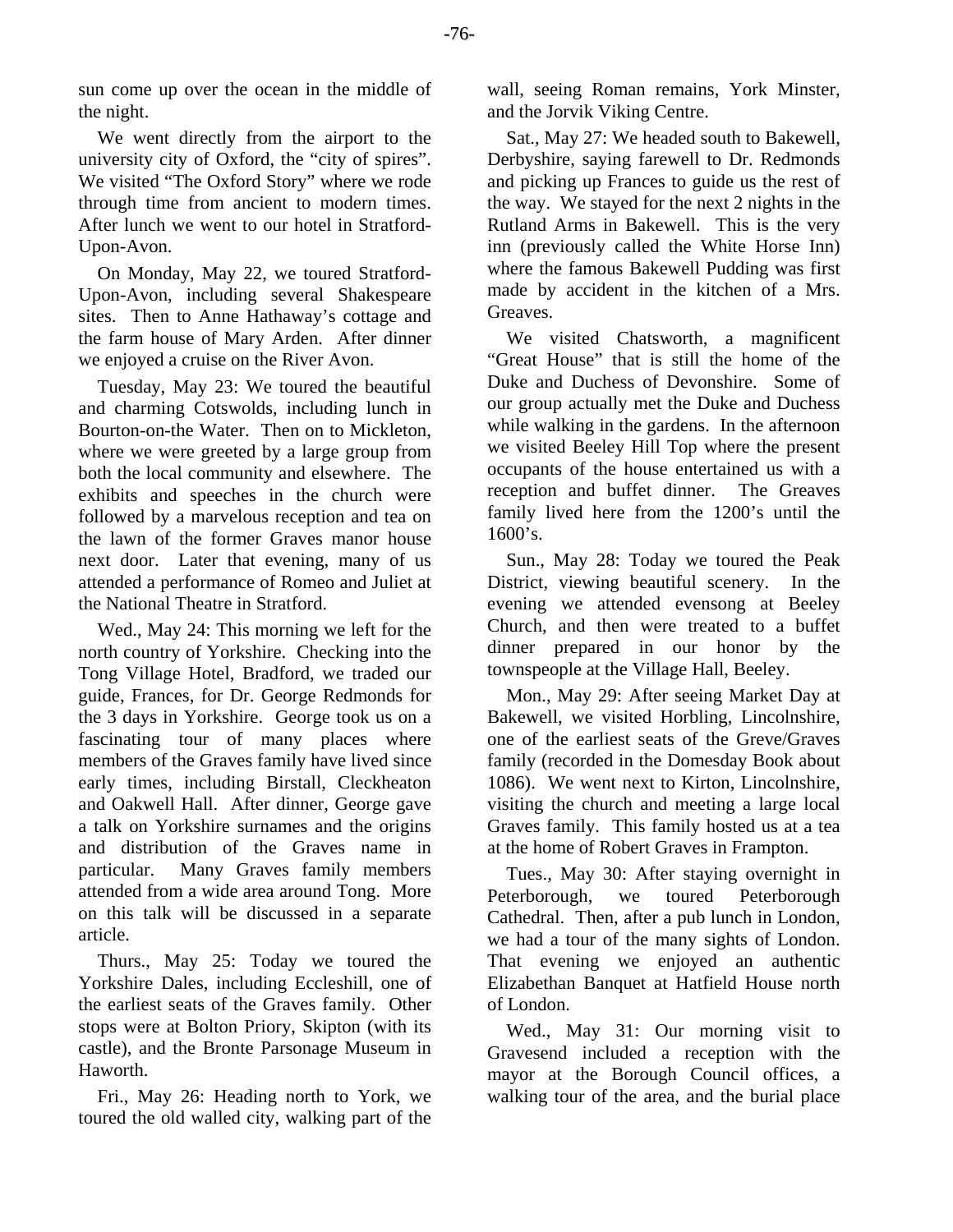Thurs., June 1: Most members of the group departed from Heathrow for the U.S. this morning. However, some went on to other places or stayed to do research or sightsee. After doing research in London for a couple days, your editor went to Shrewsbury, Shropshire to visit Richard Percival Graves, nephew of the poet/author Robert Graves, and then to Plymouth, Devon and Torpoint, Cornwall to see the homes of Lord Graves.

Those on the tour were: Patricia Shonk, Issaquah, WA; sisters Sue Bailey, Lincoln, NE and Betty Flora, Norman, OK; Nancy Ann and Mac Lovell, Issaquah, WA; LaVerne and Mary Jo Graves, Renton, WA; H.T.N. and Rebecca J. Graves, Luray, VA; Joyce M. Cropsey, Litchfield, CT; Aaron T. Graves, North Norwich, NY; Doris M. Graves, Lady Lake, FL; Catherine E. Graves, Morgantown, WV; Kenneth V. and Sarah Graves, Wrentham, MA.

# **LIFE MEMBERSHIP NOW AVAILABLE**

Effective immediately, a life membership in the Graves Family Association can be purchased by anyone 62 years of age or older. The cost is \$600, and is a one-time payment.

Life members will be entitled to all the benefits of membership for the rest of their lives, including receiving the newsletter, membership directories, and any other publications or other items sent as part of regular membership. You will no longer have the bother of having to be concerned about forgetting to renew on time. And you will be helping to assure that the Association continues in a financially secure manner.

This membership will cease at the death of the member, and is not transferable to another person.

## **ADDRESS CHANGES**

Mr. L. F. ("Bill") Greaves of New Zealand, probably descended from the Greaves family of Beeley, Derbyshire, England, has moved to 35 Old Onerahi, Whangarei, New Zealand.

Mrs. Virginia G. Hains, descended from THOMAS GRAVES and Miss Liles of TN, was reported on p. 3, 1995 GFNL, as having moved to AZ. That was only a temporary move, and her permanent address is still 3607 West Central Place, SE, Olympia, WA 98501- 3604.

Mrs. Cindy Warren, descended from JOHN GRAVES of AL & TX, has moved from Spring, TX to 6042 Windbreak Trail, Dallas, TX 75252.

Mr. Hunter Lee Graves of North Garden, VA, descended from H. RICE GRAVES and Elizabeth Mawyer of VA, has moved to 2995 Old Lynchburg Rd., North Garden, VA 22959.

Mr. Joseph Y. Rowe, descended from Capt. THOMAS GRAVES of VA, has moved from Indian Head, MD to 150 South Almond St., Orange, VA 22960.

Mrs. Linda G. Smith, descended from JOHANN SEBASTIAN GRAFF, and WILLIAM GRAVES and Ellen Walker, has moved from Stuttgart, AR, to 913 Sylvan Hill Dr., Jonesboro, AR 72401.

Mr. William R. ("Bill") Slater, descended from Capt. THOMAS GRAVES of VA, has moved from Taylor Mill, KY, to 6696 Contreras Rd., Oxford, OH 45056.

# **MEMBERSHIP DIRECTORY UPDATES**

*New Members*  ANDREWS, Mrs. Mary M. 1404 Greenwich Dr., Manteca, CA 95336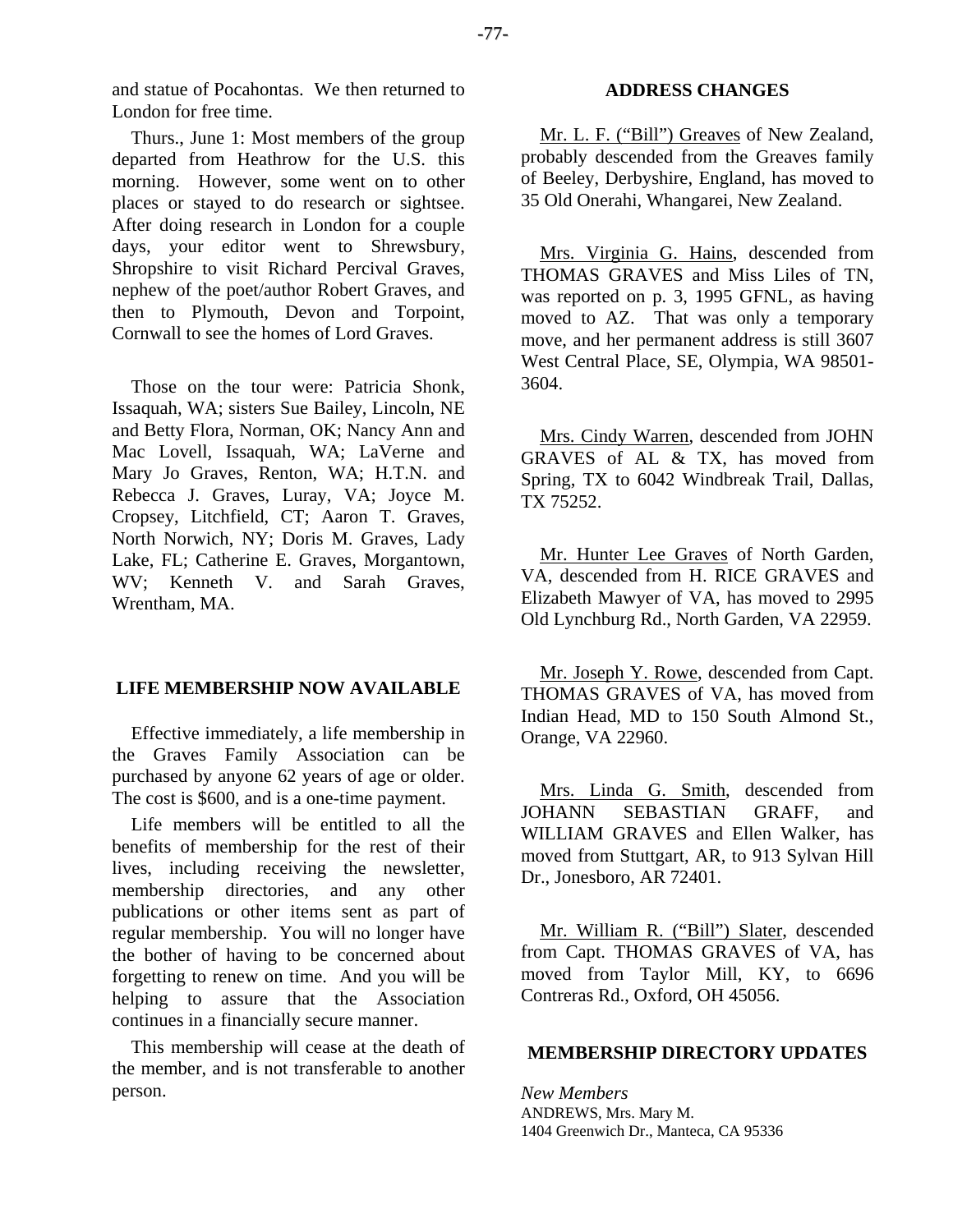Ancestry: Hannah Graves and James Parkhurst of London, England

ASHFORD, Mrs. Patricia B. 124 April Wind Court, Montgomery, TX 77356 Ancestry: Capt. Thomas Graves of VA, via Francis<sup>2</sup>, Francis<sup>3</sup>, Elizabeth<sup>4</sup> m. Benjamin Higginbotham

GRAVES, Ms. D. Trina 2355 Beach Blvd., No. 203, Pacifica, CA 94044 Ancestry: unknown

GRAVES, Mr. Dennis L. 500 North 9th St., Herrin, IL 62948 Ancestry: William R. Graves and Narcissus Hubbard of MO & IL

GRAVES, Mr. John W. 5617 Carvel Street, Churchton, MD 20733 Ancestry: Graves family of St. Mary's Co., MD

GRAVES, Mrs. Shirley 5708 45 Ave., Wetaskiwin, Alberta T9A 0G7, Canada Ancestry: Abraham Graves of Ireland, Canada & NE

GRAVES, Mrs. Shirley A. Rt. 2, Box 253, Waxahachie, TX 75165 Ancestry: Capt. Thomas Graves of VA, via Thomas<sup>5</sup> m. Ann Davenport, William<sup>6</sup>, William<sup>7</sup>, David<sup>8</sup>, Robert  $Russell<sup>9</sup>$ 

HOFF, Mrs. Cora Graves 5194 Cedar Hammock Lane, Sarasota, FL 34232-2246 Ancestry: Clark Graves and Lorraine A. Cook of Sandwich, IL

LASER, Mrs. Margaret Ericson 3326 Buck Island Dr., Guntersville, AL 35976 Ancestry: Capt. Thomas Graves of VA, via  $John<sup>2</sup>$ , Thomas<sup>3</sup>, John<sup>4</sup>, John<sup>5</sup>, Joseph<sup>6</sup>, Hawes<sup>7</sup>, Edmund Pennington<sup>8</sup>

MOORE, Mrs. Geraldine 930 North Pampas Ave., Rialto, CA 92376-4549 Ancestry: Capt. Thomas Graves of VA, via Thomas<sup>5</sup> m. Ann Davenport, Thomas<sup>6</sup>, Ann<sup>7</sup> m. John Hancock

REDUS, Mr. & Mrs. George M., Sr. 602 Mockingbird Lane, Devine, TX 78016-1314 Ancestry: Capt. Thomas Graves of VA (#504 in Robert Graves book)

STOCKARD, Mrs. Mary A. 7722 Concordia Place, Westminster, CA 92683-6221 Ancestry: Thomas Graves of DE, Quaker

TENNYSON, Ms. Clara Jane 800 Heights Blvd., #24, Houston, TX 77007 Ancestry: ------ Graves and Jane B. Elliott of VA, AL, MO & TX

WATTS, Mrs. Rebecca Anne Rt. 1, Box 122, Burford Farm Rd., Monroe, VA 24574 Ancestry: Charles Tecumseh Albert Graves of Georgetown, Washington, DC

WEDGE, Mrs. Lois M. 65 Gratiot Blvd., Marysville, MI 48040 Ancestry: Josiah Graves and Mary ------ of NY

WHITAKER, Mrs. Virginia Todd 1505 Fairview Ave., Monroe, LA 71201-3313 Ancestry: Capt. Thomas Graves of VA, via  $John<sup>2</sup>$ , Thomas<sup>3</sup>, John<sup>4</sup>, John<sup>5</sup>, Thomas<sup>6</sup>, Elizabeth<sup>7</sup> m. Zachariah Sims

# **DESCENDANTS OF PARENTS OF GEORGE GRAVES AND SARAH BARBER OF LINCOLNSHIRE, ENGLAND**

The information in the following genealogy is from: (1) Family chart, probably from Mr. David Graves, The Park, Frampton, Boston, Lincolnshire PE20 1AR, England. (2) *Kirtonin-Holland, Lincolnshire, The Changing Face of a Fenland Village*, pub. by The Kirton Book Group, 1990.

# EARLIER ANCESTRY AND POSSIBLE CONNECTIONS WITH OTHER PARTS OF THE GRAVES FAMILY

There were Graves family members who lived in Kirton, Boston, Lincolnshire, in the 1600's and perhaps before and after that. While doing very preliminary research in the Society of Genealogists library in London, a very abbreviated chart was found in the Graves vertical file for a Graves family of Kirton, probably in the 1600's. It showed brothers William Graves (or Grave) and Thomas Graves. Thomas had 3 children, names not stated. William probably married Hester Carlton, and had 3 children: Elizabeth (m. Anthony Silsey and had child Anthonie Silsey), Humfrey, and William.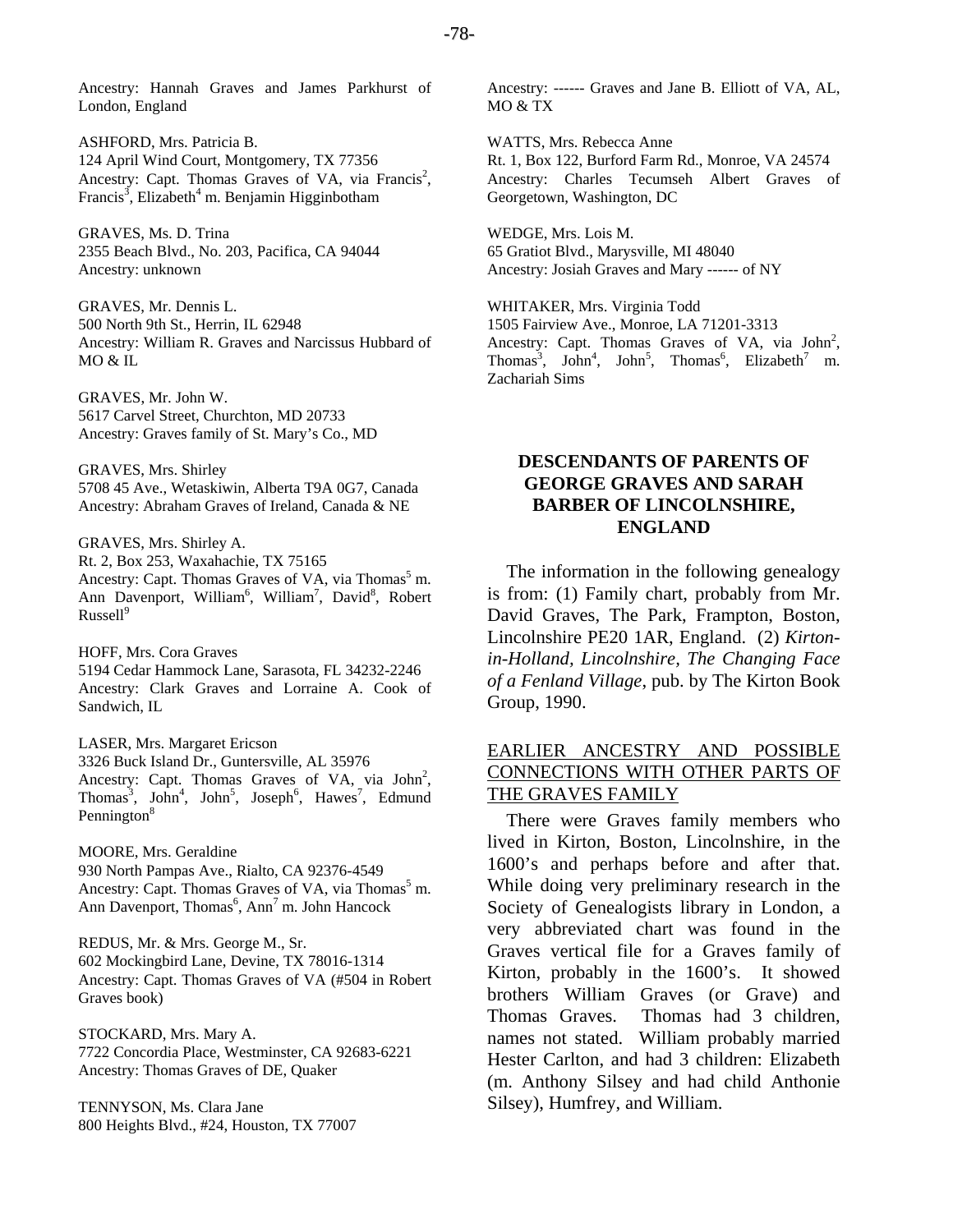*Calendar of Lincoln Wills, vol. II, 1601- 1652*, ed. by C.W. Foster, 1910, lists wills in Kirton in the early 1640's, including one for a Humphrey Graves in 1646. Perhaps this is the same as the Humfrey mentioned in the preceding paragraph. In *Year Book of Probates*, vol. 1, 1630-1634, is mention of a 1625 will for William Grave in Kirton, Lincs. *PCC Wills and Admin., 1670-1710*, lists a will for Humphry Graves of Lincs., 1705. *Records of the Borough of Nottingham, 1155-1702*, pub. 1882, 5 vols., contains or refers to the collection called "Greaves Papers", and mentions Humphrey/Humfrey Greaves in Nottingham records in the 1630's and 1640's. Could there be a connection with the Humphrey Graves of Kirton?

In the booklet, *Kirton-in-Holland, Lincolnshire*, there is a comment on page 2: "...the sea channels were changing. Locally, **Thomas Graves** blamed the wind for diverting the rivers and sea banks ...". Could this have been the Thomas Graves mentioned in the first paragraph above?

From the same source as (1), the following lists of children have been provided. It is apparently thought that these may be earlier generations of the same family in this genealogy. All places are in Lincolnshire.

Children of Joseph and Ann Graves:

Joseph Graves, born at Bag Enderby, Jan. 25, 1806

Elizabeth Graves, born at Little Steeping, Dec. 31, 1806

Peter Graves, born at Little Steeping, Jan. 26, 1809

Ann Graves, born at Little Steeping, Nov. 8, 1810

Mary Graves, born at Little Steeping, Dec. 19, 1813

Susan (?) Graves, born at Little Steeping, March (?) 4, 1814.

Jane Graves, born at Little Steeping, Nov. 11, 1815

Rachel Graves, born at Little Steeping, April 7, 1818

Damarius (?) Graves, born at Beaytoft (could this be Burtoft?), July 12, 1821

George Graves, born at Beaytoft (?), March 10, 1823

Lucy Graves, born at Gepey Drove (?), Feb. 28, 1825

Children of Nathaniel and Jane Coupland (Is she the Jane Graves born 1815?):

Graves Coupland, born at East Kirkby, Aug. 31, 1839

Betty Ann Coupland, born at Hagnaby Lock, March 7, 1843

Obadiah Coupland, born at Hagnaby Lock, June 5, 1845

Because of where the families lived, there may also be a connection with the family of John Graves and Elizabeth Field (gen. 254) which lived in Old Bolingbroke and Carrington, and with that of William Graves and Elizabeth ------ of Billinghay (gen. 317).

# GENERATION 1

------ Graves (1) married. They had at least the 2 children listed below.

Maps on the next page show Kirton, Lincolnshire, and vicinity.

Children - Graves

- 2. George Graves, b. 1841, m. Sarah Barber, d. 1929.
- 3. William Graves, b. Friskney, Lincs.

# GENERATION 2

George Graves (2) was born in 1841 and died in 1929. He married Sarah Barber. She was born in 1841 and died in 1911.

# Children - Graves

- 4. Joseph Graves, m. Betsy ------.
- 5. Annie Graves, m. Robert Holmes.
- 6. Arthur Eno Graves, b. 1872, m. Betsy Jane Jubb, d. 1952.
- 7. Alice Graves
- 8. George Graves, m. Lidy ------.

# GENERATION 3

Joseph Graves (4) married Betsy ------. Children - Graves

9. Henry Graves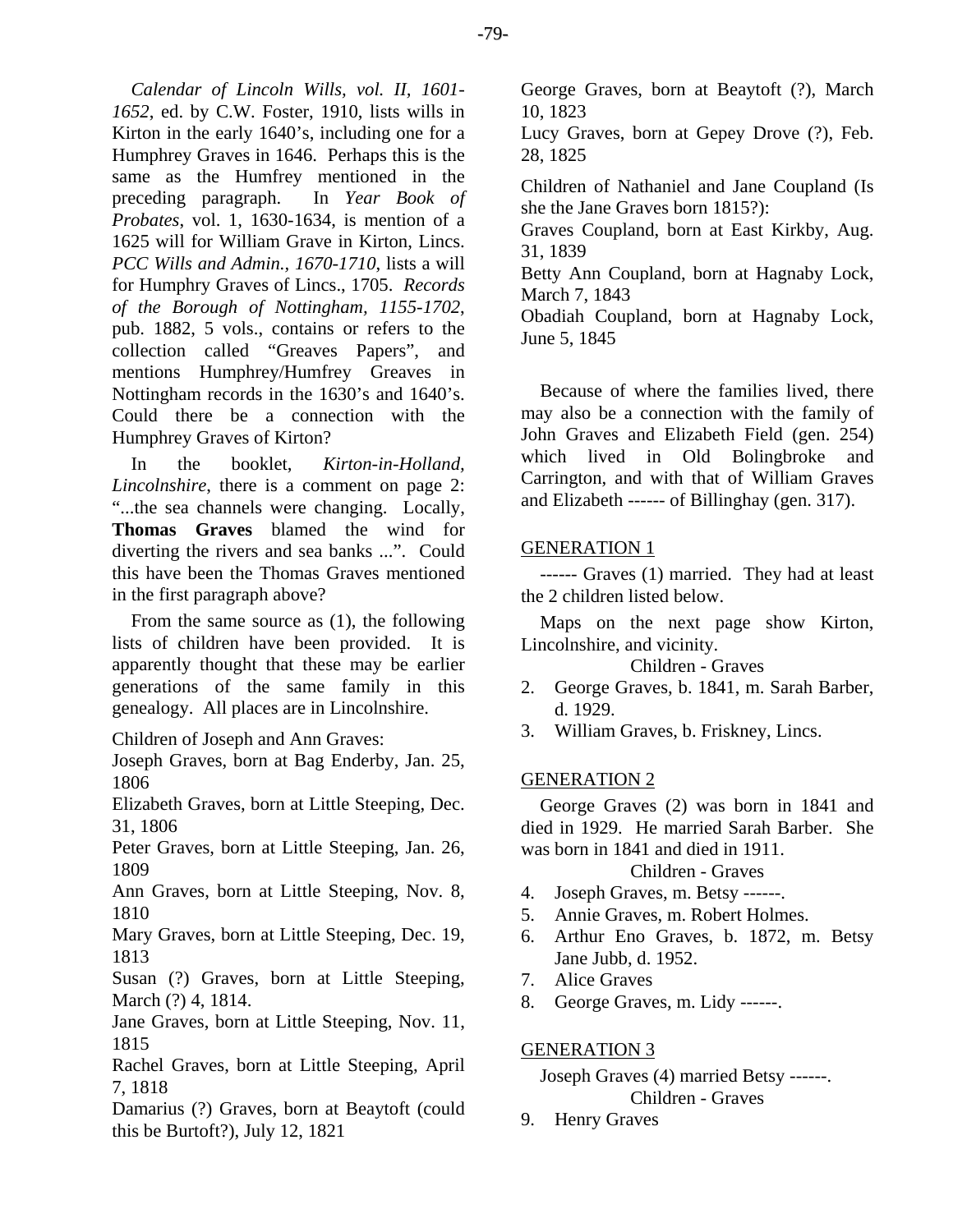- 10. Albert Graves
- 11. Olive Graves
- 12. Gilbert Graves, m. Edna ------.
- 13. Kate Graves

Annie Graves (5) married Robert Holmes. Children - Holmes 14. Frank Holmes, m. Mary Burrows.

Arthur Eno Graves (6) was born in 1872 and died in 1952. He married Betsy Jane Jubb. She was born in 1869 and died in 1952.

Children - Graves

- 15. Dorothy Alice Graves, b. 1901, m. William Killingworth, d. 1990.
- 16. John Arthur Graves, b. 1912, m. Agnes Nora Pearson, d. 1969.

George Graves (8) married Lidy ------. Children - Graves

- 17. Mary Graves
- 18. Ethel Graves
- 19. Bess Graves, m. "Mac" Cuthbertson.
- 20. Ida Graves

## GENERATION 4

Gilbert Graves (12) married Edna ------. Children - Graves 21. Judith Graves, m. Tony Coda.

Frank Holmes (14) married Mary Burrows. Children - Holmes

22. Margery Holmes

John Arthur Graves (16) was born in 1912 and died in 1969. He married Agnes Nora Pearson. She was born in 1908 and died in 1955.

Children - Graves

- 23. Richard Graves, b. 1938, m. Janet Lyon.
- 24. Robert Graves, b. 1942, m. Margaret Dion.
- 25. David Graves, b. 1944, m. Judith Nicholson.

## Judith Graves (21) married Tony Coda. Children - Coda

- 26. Lucinda Coda
- 27. James Coda
- 28. Victoria Coda

Richard Graves (23) was born in 1938. He married Janet Lyon.

Children - Graves

- 29. Michael Graves, m. Jenny Martin.
- 30. John Graves
- 31. Susan Graves, m. Stephen Baker.

Robert Graves (24) was born in 1942. He married Margaret Dion.

Children - Graves

- 32. Timothy Graves
- 33. Sarah Graves

David Graves (25) was born in 1944. He married Judith Nicholson.

Children - Graves

- 34. Emma Graves
- 35. Lucy Graves
- 36. Peter Graves

## GENERATION 6

Michael Graves (29) married Jenny Martin. Children - Graves

- 37. James Graves
- 38. Nicola Graves

# Susan Graves (31) married Stephen Baker. Children - Baker

39. George Baker

## GENERATION 5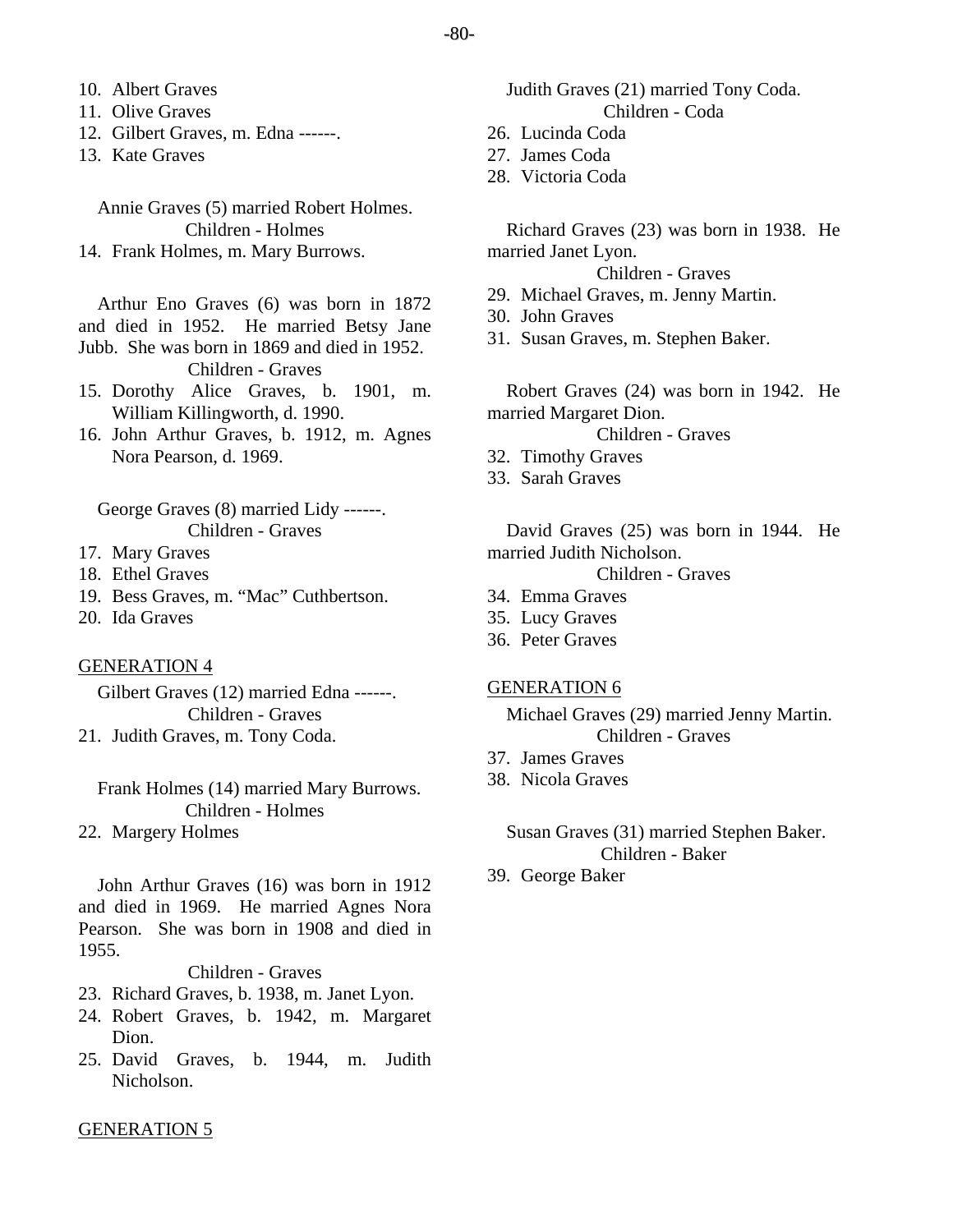KIRTON, LINCOLNSHIRE, NEAR WHERE SOME OF THE CURRENT MEMBERS OF THE GRAVES FAMILY LIVE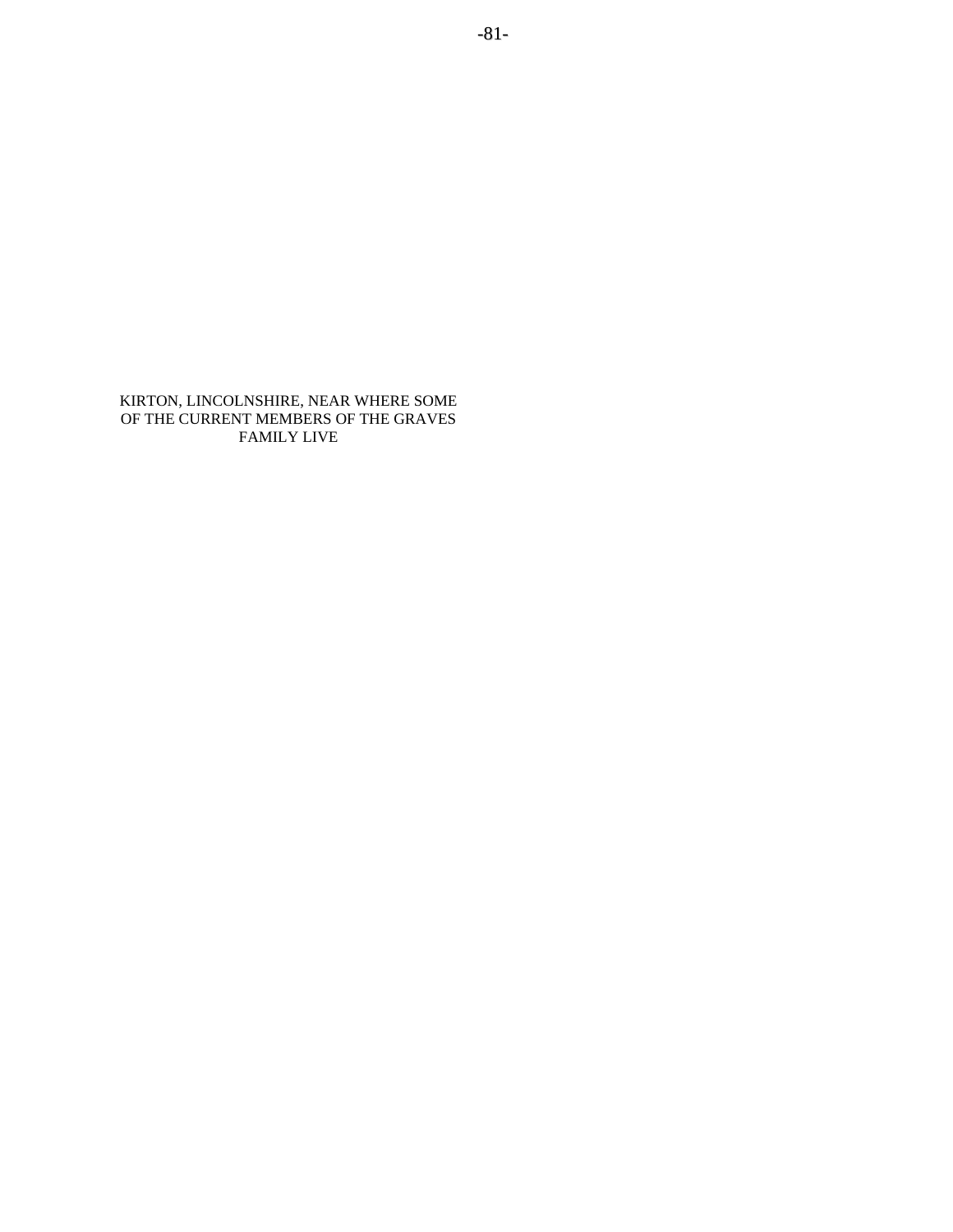# **DESCENDANTS OF WILLIAM GREAVES OF GREENHILL, NORTON, SOUTH YORKSHIRE, ENGLAND**

The information in the following genealogy is from *Familiae Minorum Gentium*, provided by Mr. L. F. Greaves, 35 Old Onerahi Rd., Onerahi, Whangarei, New Zealand.

In addition to the likelihood that John Greaves of St. Mary's Co., MD was descended from this family (see 1995 GFNL, p. 55), it is also interesting to see several surnames that showed up in Virginia, including a Crawshaw (marrying #24), perhaps of the same family as the probable wife of Capt. Thomas Graves.

# GENERATION 1

William Greaves (1) was of Greenhill, parish of Norton, near Sheffield, South Yorkshire, England. He married ------. His will was dated 31 Dec. 1662.

A note at the end of the chart of this family in *Familae Minorum Gentium* states: "The account of the family of Greaves in these four pages I received in writing from Mr. Charles Greaves of Rowlee [now spelled Rowsley], by whom it was compiled, when I called upon him at his residence at Rowlee in Woodlands parish of Hope [Derbyshire], on Sunday Oct. 16, 1836. He shewed me at the same time a Marriage Certificate of a marriage of a Greaves & an Eyre in 1654, before Randolf Ashenhurst, Esq. I do not feel quite confident respecting the Greaves of Greenhill at the head of the pedigree, the rest I have reason to think correct."

There was a John Greaves of St. Clement's. St. Mary's Co., MD, who applied for land certificates in 1719 and died in 1748. He may have been William's son, John, but more likely (based on his likely birth of 1680-1690) he was a grandson. The mention in his will of a right to an estate in England probably referred to the estate of William Greaves.

# Children - Greaves

2. William Greaves, m. Agnes ------, d. Jan. 1696/7.

- 3. Christopher Graves
- 4. John Greaves; executor of his father's will.
- 5. Catherine Greaves, m. Hugh Benson (of St. Clement's Bay, St. Mary's Co., MD). The widow of a Hugh Benson married Thomas Cooper by 1707 in St. Mary's Co., MD; this widow might have been Catherine Greaves.
- 6. Anne Greaves, m. ------ Poynton.

# GENERATION 2

William Greaves (2) was of Crook Hill, parish of Hathersedge, co. Derby. His will was dated 16 May 1696, and he was buried 17 Jan. 1696 at Hope, co. Derby. He married Agnes ------. She was buried 4 Feb. 1704 at Hope.

## Children - Greaves

- 7. William Greaves, bapt. 25 Feb. 1662, m. Mary Cartlege, 16 Oct. 1690, d. 19 Nov. 1719.
- 8. Samuel Greaves
- 9. Daniel Greaves
- 10. Elizabeth Greaves, m. Joseph Ibbotson (of Marebotham).
- 11. Sarah Greaves
- 12. Helen Greaves, m. Thomas Morton.
- 13. Ann Greaves, m. Thomas Barber (of Malcoffe, parish of Chapel le Frith, Derbyshire).
- 14. Mary Greaves, m. Thomas Harrison.

# GENERATION 3

William Greaves (7) was of Twothorn field, and afterwards of Rowlee (now spelled Rowsley), township of Woodlands, parish of Hope, co. Derby. He was baptized 25 Feb. 1662 at Bradfield, his will was dated 8 June 1719, he died 19 Nov. 1719 at age 57, and was buried at Hope. He married Mary Cartlege (or Eyre) of Owlerbrook in Edale on 16 Oct. 1690. She died 11 Oct. 1719, and was buried in the Chancel at Hope.

# Children - Greaves

15. Jonathan Greaves, b. 23 Aug. 1691, bapt. 17 Sept. 1691.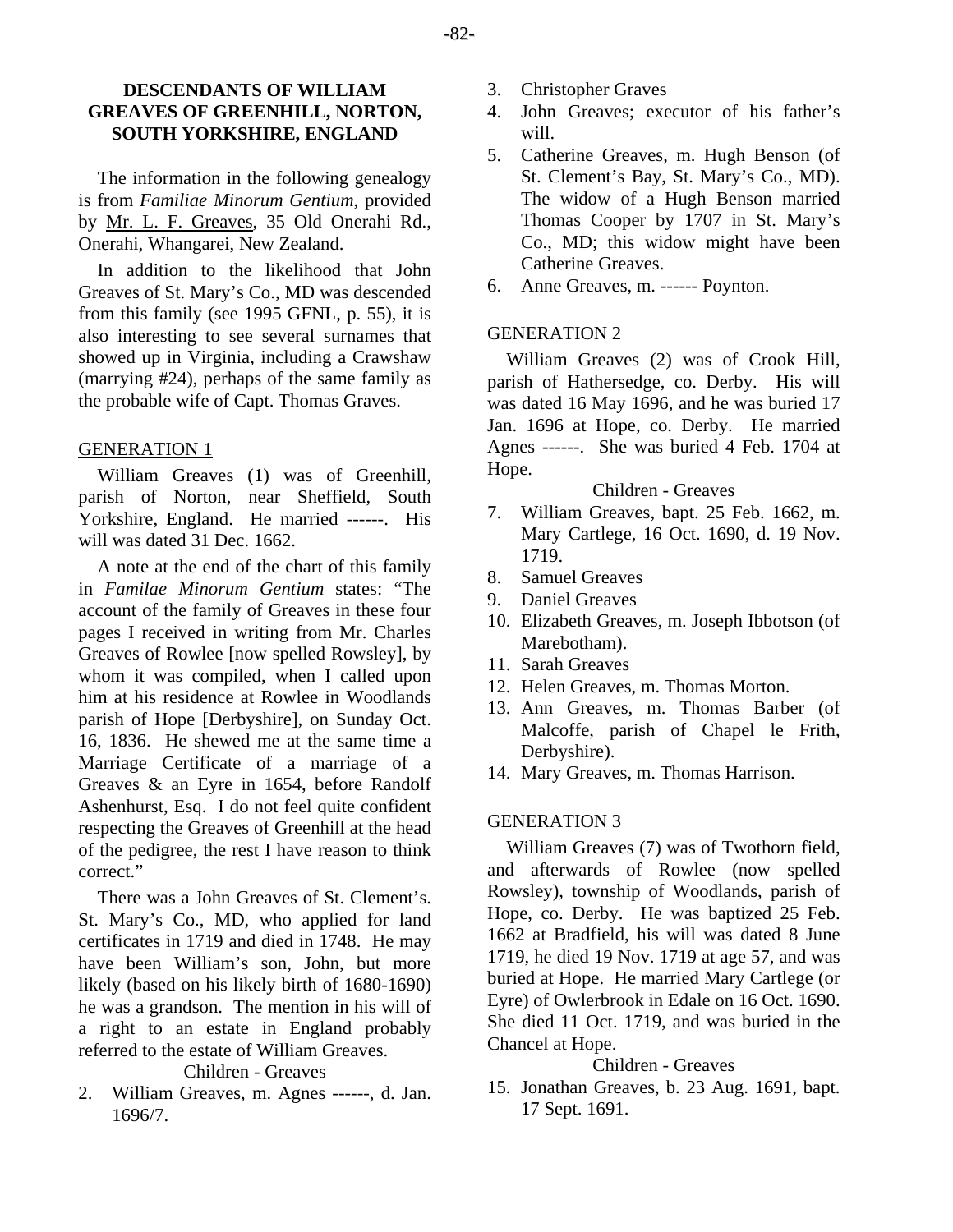-83-

- 16. Sarah Greaves, b. 12 Sept. 1693, m. William Thomason.
- 17. John Greaves, b. 21 Sept. 1695, m. Frances Greaves.
- 18. Rachel Greaves, b. 16 July 1697, m. John Greaves.
- 19. William Greaves, b. 27 June 1698, m. Elizabeth Champion.
- 20. Charles Greaves, b. 27 Aug. 1700, m. Mary Barker, d. 2 Dec. 1773.
- 21. Joanna Greaves, b. 24 June 1702, m. George Brownhill.
- 22. Joseph Greaves, b. 4 Oct. 1704, m. Catherine Balguy, 20 Jan. 1732-3.
- 23. Christopher Greaves, b. 25 Feb. 1705, m. Peggy Burrowes.

## GENERATION 4

Sarah Greaves (16) was born 12 Sept. 1693 and was baptized 25 Sept. 1693. She married William Thomason of Grainfoot, near Derwent.

Children - Thomason

- 24. William Thomason, m. Elizabeth Crawshaw.
- 25. Mary Thomason
- 26. Ann Thomason
- 27. Ruth Thomason
- 28. Sarah Thomason
- 29. Jane Thomason
- 30. Rachel Thomason

John Greaves (17) was born 21 Sept. 1695. He married Frances Greaves of Castleton, Derbyshire (near Hope). They had only one child.

#### Children - Greaves

31. daughter, m. ------ Richardson (of Leeds, tinman).

Rachel Greaves (18) was born 16 July 1697 and was baptized 12 Aug. 1697. She married John Greaves of Upper Middop, parish of Peniston (or Penistone, South Yorkshire?).

Children - Graves

- 32. Joseph Greaves, married.
- 33. William Graves, married. 3 children.
- 34. Benjamin Greaves, m. ------ Howe.
- 35. Mary Greaves, m. Richard Ellis.

William Greaves (19) was born 27 June 1698. He married Elizabeth Champion of Nether Booth, parish of Castleton, Derbyshire. Children - Greaves

- 36. William Greaves, never married.
- 37. Christopher Greaves, m. Mary Bocking.
- 38. Benjamin Greaves, m. ------ Champion.
- 39. Rachel Greaves, m. Christopher Siddal.
- 40. Elizabeth Greaves, m. William Holmes.
- 41. Mary Greaves, died as a young woman.

Charles Greaves (20) was born 27 Aug. 1700 and died 2 Dec. 1773. He married Mary Barker of Edensor, parish of Bakewell, Derbyshire. She died 18 April 1782. They were both buried in the Church at Hope, co. Derby.

Chilren - Greaves

- 42. Charles Greaves, b. 28 Oct. 1740, m. Anne Pierrepoint, d. 6 Nov. 1800.
- 43. Thomas Greaves, b. 25 Jan. 1745, m. Mary Bradwell, d. d. 7 July 1800.
- 44. William Greaves, b. 2 April 1748, m. Elizabeth Bromhead, d. Nov. 1818.
- 45. Benjamin Greaves, b. 22 Nov. 1750, m. Anne Green, d. 8 July 1834.
- 46. John Greaves, b. 31 March 1753, m. Elizabeth Roe, d. May 1824.
- 47. George Greaves, b. 6 March 1756, m. Mary Priestley.
- 48. Christopher Greaves, b. 20 June 1758, m. Mary Bradwell, d. 30 Jan. 1833.

Joanna Greaves (21) was born 24 June 1702. She married George Brownhill of Bamford, parish of Hathersedge, co. Derby.

Children - Brownhill

- 49. Mary Brownhill, m. Richard Oliver.
- 50. Jane Brownhill, m. George Hall (of Oughtibridge). No children.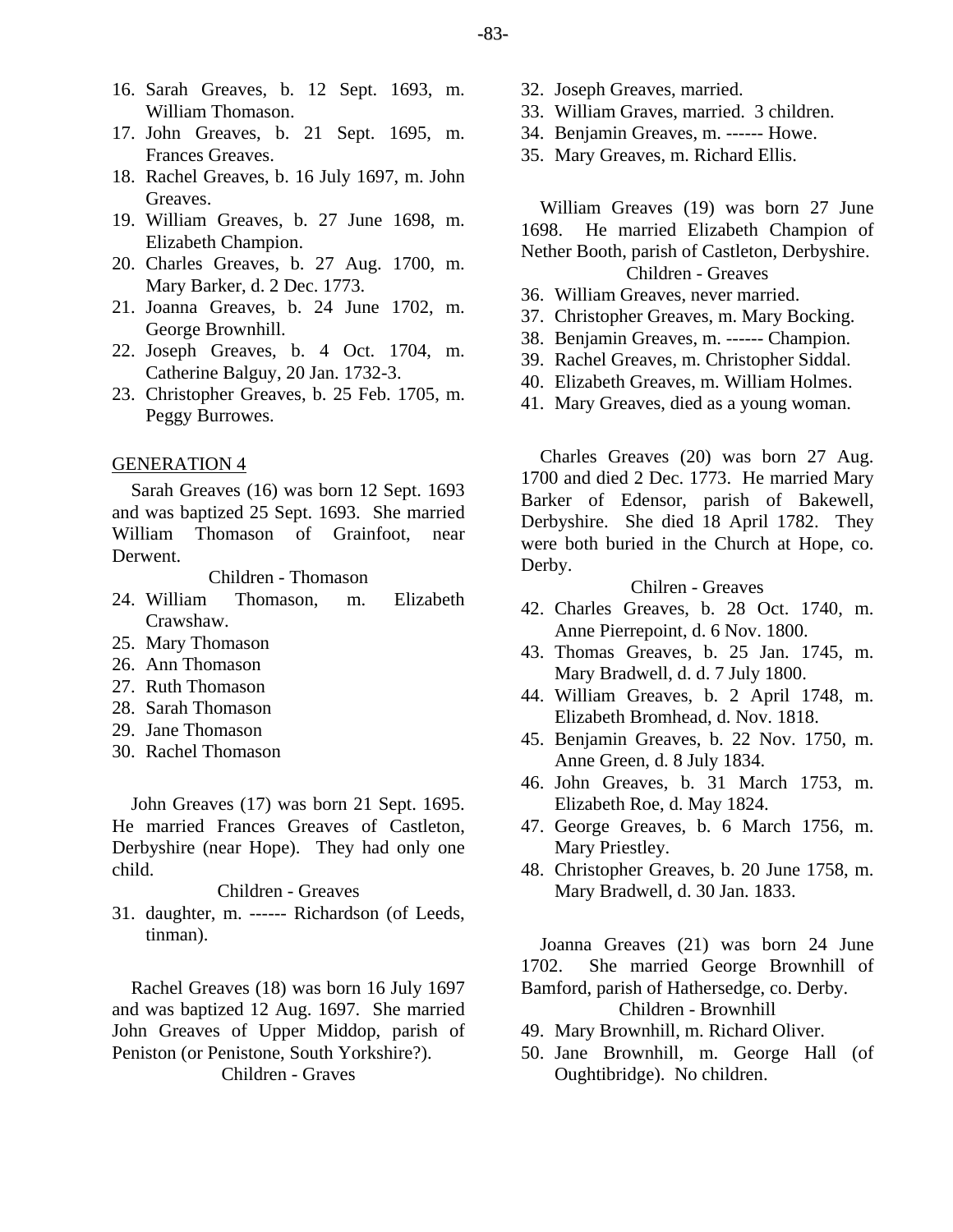51. Hannah Brownhill, m. ------ Ibbotson.

Joseph Greaves (22) was born 4 Oct. 1704, and was buried at Hathersedge, co. Derby. He married Catherine Balguy on 20 Jan. 1732-3 at Hathersedge. She was daughter of Henry Balguy of Derwent-hall, Esq.

Children - Greaves

- 52. Charles Greaves, m. ------ Beardmore.
- 53. Frederick Greaves, m. Ellen Bennet, d. 6 or 8 Jan. 1826.
- 54. Caroline Greaves, m(1) Francis Tay, m(2) Christopher Booth, d. 1818.
- 55. Catherine Greaves, m(1) ------ Hall (of London), m(2) Thomas Golding (of Nantwich), d. 21 Feb. 1806 (Highfield). Bur. at Norton. No children.
- 56. Maria Greaves, m(1) Henry Wardlaw, m(2) Thomas Barnes, d. 1819.
- 57. Elizabeth Greaves, m. John Oldale.
- 58. Susanna Greaves, m. John Hammerston.
- 59. Henry Greaves, died in Derwent Dale.
- 60. Alexander Greaves
- 61. Clement Greaves, died in Jamaica.

Christopher Greaves (23) was born 25 Feb. 1705, and was buried in the Chancel at Hope, co. Derby. He married Peggy Burrowes, widow of Bradwell, parish of Hope.

Children - Greaves

62. William Greaves, d. 8 Sept. 1826 (Worksop, Nottinghamshire). He was only son, Capt. in the West York Militia. Died at age 70 so b.c. 1756.

(to be continued in next issue)

## **QUESTIONS AND INFORMATION**

*MISCELLANEOUS GRAVES FAMILIES* 

Mr. William Hughes Graves, III, 106 Tanglewood Dr., Starkville, MS 39759, has now traced his line back to THOMPSON W. GRAVES, as shown on the ancestor chart on this page.

Children of Thompson W. Graves are Mary Ellen, William John, John W., Martha E. (C.?), George W., Susan D. ("Susie"/"Sukie"), Della, and Banner.

In his previous query (p. 94, 1994 GFNL), he indicated that the father of William Hughes Graves was William M. Graves. He has now decided that was an error, and the name was William John Graves, a good example of the importance of double checking all information against original sources.

Thompson W. Graves was in the 1850 census for Lincoln Co., TN, living with William W. Cobble and family. He was 21 in 1850, working as a blacksmith. He served in the Civil War with the Fourth Confederate Infantry of Tenn. He was buried atop Devils Step in what is now the middle of Tims Ford Lake (TN) near Shasteen Bend.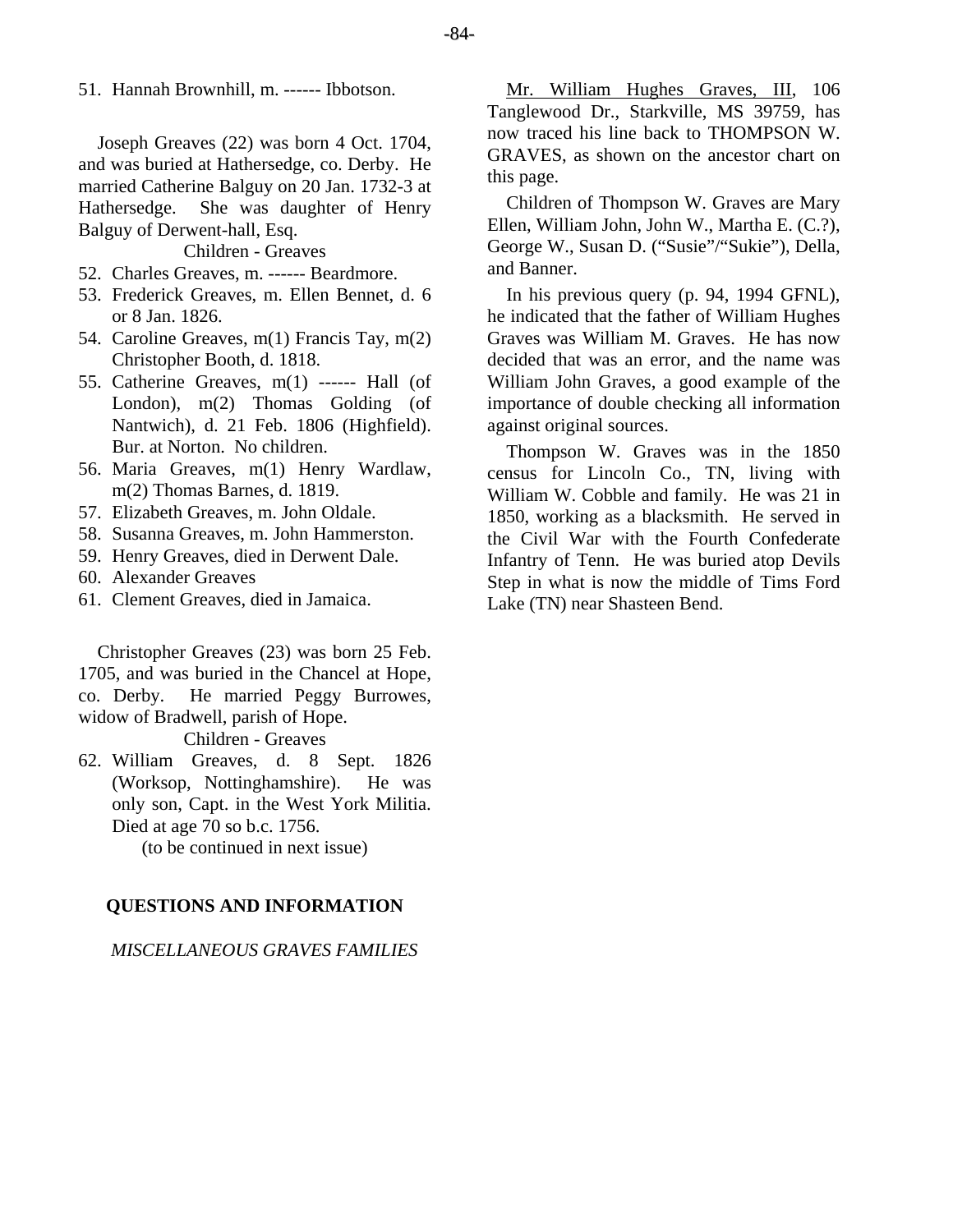He is trying to locate the parents and siblings of Thompson W. Graves. On p. 18 of the Feb. 1995 GFNL was mention of a William Graves and John Thompson. He wonders whether Thompson W. Graves could be Thompson William Graves, named for these 2 men. He believes he is descended from Johann Sebastian Graff (John Graves), and said his late aunt "told me frequently our name was Graff before it was changed".

(ED. NOTE: It is possible that Thompson W. Graves could be descended from J. S. Graff by way of William Graves of SC & TN, as discussed on pp. 17-18, 1995 GFNL. Among the descendants of this William Graves were a number of Graves-Thompson marriages, indicating that the two families were closely associated.)

Mrs. Jean Goodall, 8150 Freemantle, Colorado Springs, CO 80920, is searching for the ancestry of her g-g-grandfather, GRANVILLE H. GRAVES. He was born 18 Nov. 1816, possibly in KY, and married Elizabeth C. Hodges on 4 April 1850 in Franklin Co., KY. They moved to Sandyville, Warren Co., IA, where most of their children were born. Granville died 10 Oct. 1868 in Warren Co., IA, and was buried in Hartford, Warren Co., IA. His wife remarried to Joseph Levin but later divorced, reassumed the name of Graves, and was buried next to Granville.

Elizabeth had a sister named Martha T. Hodges who married John Vance Cole.

The 8 children of Granville and Elizabeth

were: Martha Janett, m. Andrew Jackson Guy (Mrs. Goodall's g-grandparents); Calvin, b. 1852; Minerva, b. 1854; William B., b. 1856; Josephine, b. 1858; Maria Jane, b. 1860; Florence O., b. 1863; and Joanna, b. 1865.

(ED. NOTE: One family that seems somewhat similar is that of William Graves and Adaline Brackin of Sumner Co., TN, on p. 418 of *Graves Families of the World*. William was born about 1812, and his children included Granville, b.c. 1842, and Calvin, b. 1850.

Another family with some similarities is that of George Granville Graves on p. 118 of *Graves Families of the World*. George was b. 1818 or 1819 in either Brooklyn, NY or PA, lived in PA and IL, and moved to Jones Co., IA in 1869, and then to Grundy Co., IA.)

Mr. John W. Graves, 5617 Carvel St., Churchton, MD 20733, is descended from the Graves family of St. Mary's, MD. All he has been able to learn about his family is shown on the chart of the preceding page. It is believed that he is probably descended from John Greaves of St. Mary's Co., MD, but help is needed to find the earlier ancestry of his line.

Mrs. Kathryn F Foord, 13312 Pepperwood Ave., Bellflower, CA 90706, is looking for information on her grandmother, MARY LOUISE GRAVES, shown on the chart on the next page.

She is looking for a James Elliott Irving, M.E. minister, Newark Conference, NJ, who baptized her father and his sister Mary Ellen Finlay Hoff in 1868 and 1869. She is also looking for Alexander Gallinger and Annie, his wife, who could be an Irvine or Armstrong. She also needs information regarding Margaret ("Maggie") Kennedy married to Wesley Kennedy, and on John Armstrong living in 1862.

Mrs. Cora Graves Hoff, 5194 Cedar Hammock Lane, Sarasota, FL 34232, is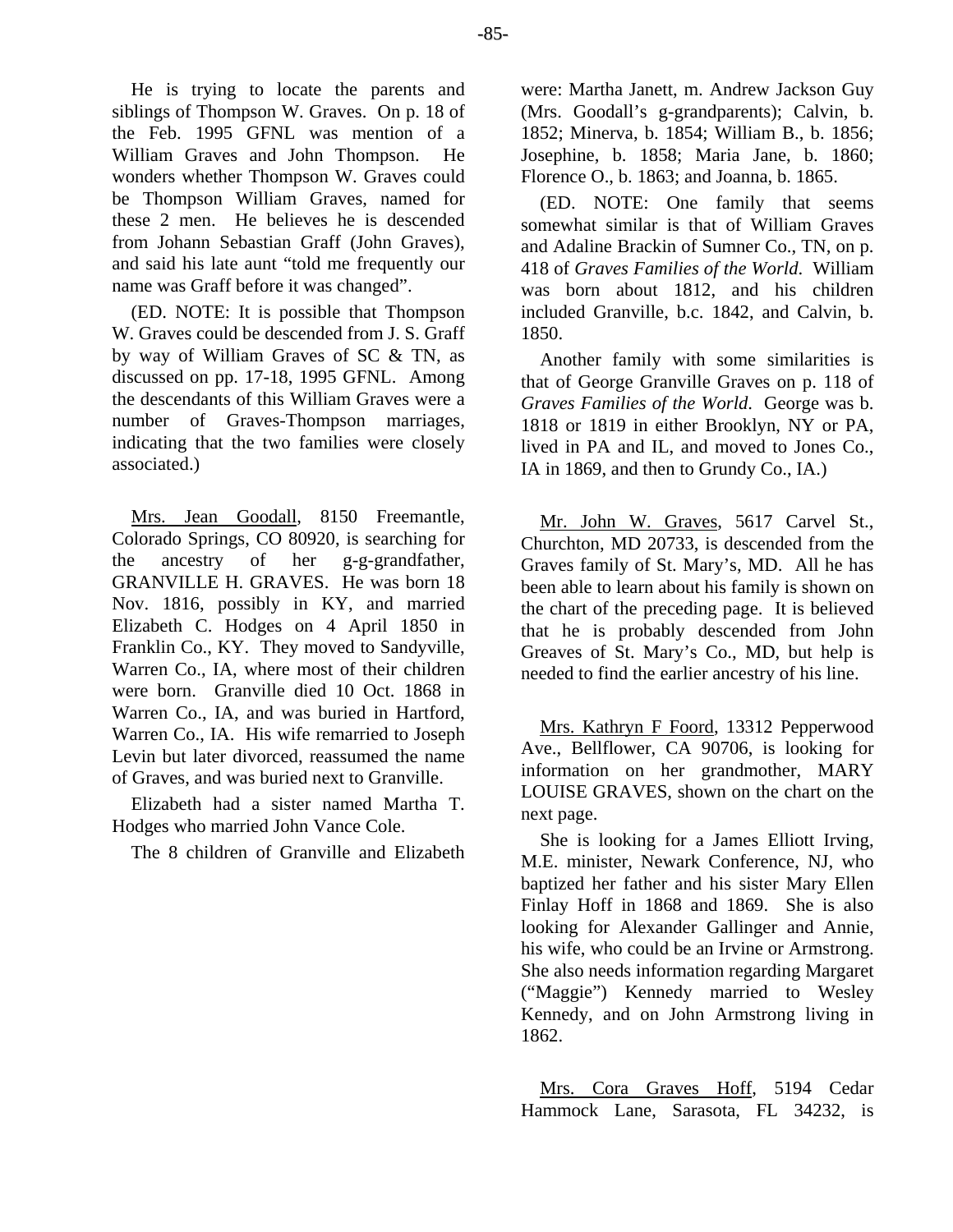his part of the Graves family and the ancestry of his great-grandfather WILLIAM R. GRAVES. The following genealogy contains all the information he presently knows about his family.

# DESCENDANTS OF WILLIAM R. GRAVES AND NARCISSUS HUBBARD OF MO & IL

# GENERATION 1

William R. (Rolla?) Graves (1) was born 22 March 1852 in Ripley Co., MO, and died 12 Dec. 1891 in Goreville, Johnson Co., IL (in the southern part of the state, close to the Ohio River). He married Narcissus Hubbard, daughter of Henry H. Hubbard and Mary ------. She was born about 1854, and died 29 Jan. 1892 in Goreville, IL.

Children - Graves

- 2. Oscar William (?) Graves, b. 19 March 1878, m. Mamie (?) ------, d. 26 June 1956.
- 3. Arson Rolla (or Raleigh?) Graves, b. 31 July 1881, m. Bertha Francis, 24 July 1902, d. 29 Dec. 1918.

# GENERATION 2

Oscar William (?) Graves (2) was born 19 March 1878 in Johnson Co., IL, and died 26 June 1956 in Marion, IL. He married Mamie (?) ------. She was born 27 Jan. 1887 and died 27 June 1962. (R-1)

Children - Graves

4. Orville Kenneth Graves

Arson Rolla (or Raleigh?) Graves (3) was born 31 July 1881 in Pulleys Mill, IL, and died 29 Dec. 1918 in Goreville, IL. He married Bertha Francis, daughter of James M. Francis, on 24 July 1902 in Goreville, IL. She was born in Goreville, and died in Herrin, Williamson Co., IL.

# Children - Graves

5. Jessie Leland Graves, b. 20 Dec. 1903, m. Opal Irene Miller, d. 10 Nov. 1977.

GENERATION 3

looking for information on her ancestor CLARK GRAVES, born about1855 in Sandwich, IL, married Lorraine A. Cook, born 7 Sept. 1858 in Mendota, IL, died 19 Dec. 1948 in DeKalb Co., IL. Her father's name was John Cook.

They had 3 sons: Ward Graves, Raymond Graves (her grandfather), and Jesse Graves. Raymond was born 5 Oct. 1884 in Sandwich,  $\Pi$ .

Mr. Dennis L. Graves, 500 North 9th St., Herrin, IL 62948, wants to learn more about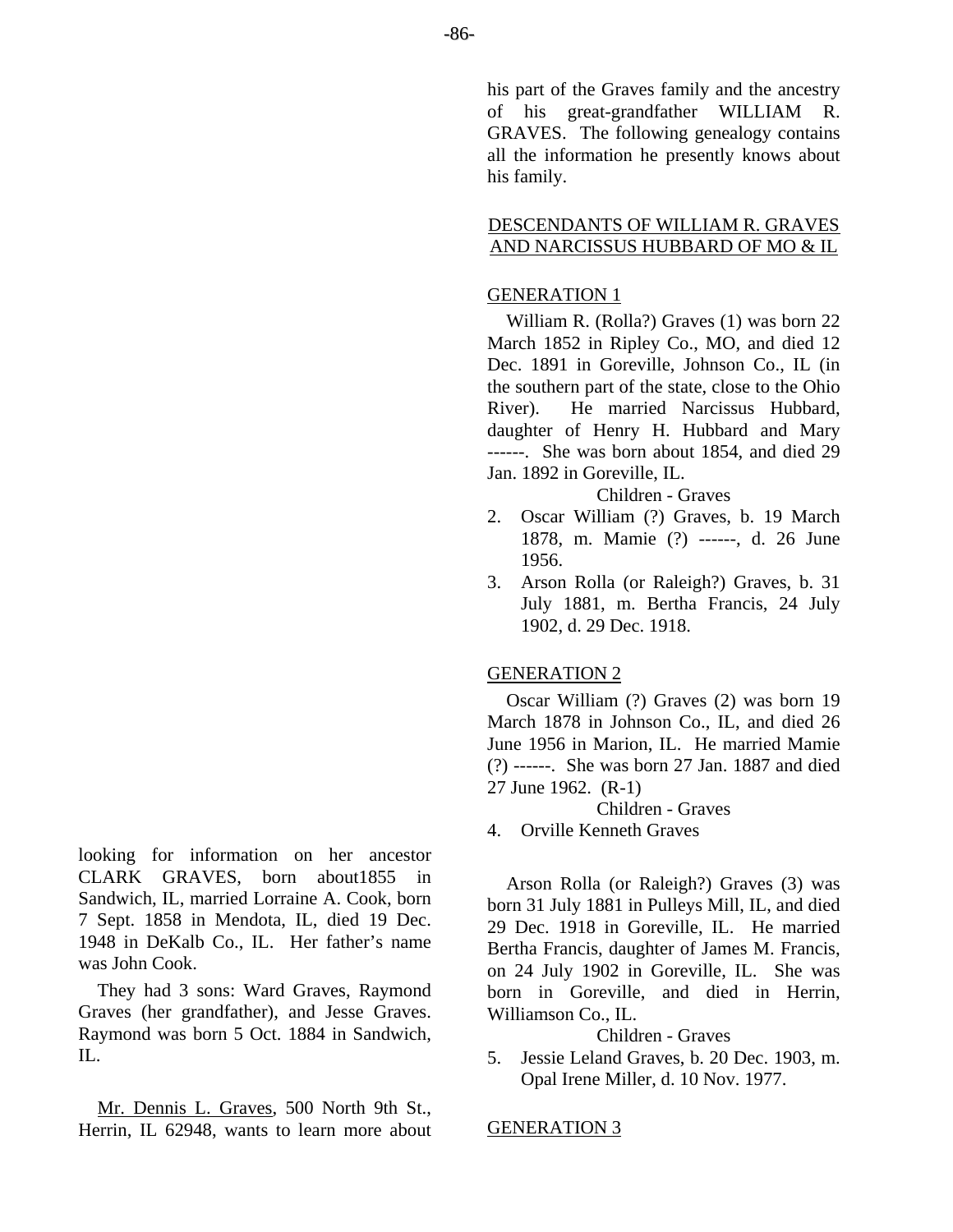-87-

Jessie Leland Graves (5) was born 20 Dec. 1903 in Goreville, Johnson Co., IL, and died 10 Nov. 1977 in Benton, IL. He married Opal Irene Miller in Salem, IL. She was born 29 Sept. 1915 in Benton, IL.

#### Children - Graves

- 6. Ellen Louise Graves, b. 28 Dec. 1944 (Chicago, IL), m. Noble Lee Cockrum, 22 June 1963 (South Chicago Heights, IL). He was b. 6 Oct. 1937 in Sesser, IL(?). 2 daughters.
- 7. Dennis Leland Graves, b. 7 Aug. 1954, m. Jody RoseAnn Self, 17 July 1975.

## GENERATION 4

Dennis Leland Graves (7) was born 7 Aug. 1954 in Chicago Heights, IL. He married Jody RoseAnn Self on 17 July 1975 in DuQuoin, IL. She was born 9 Aug. 1957 in Kankakee, IL.

Children - Graves

- 8. Amanda LeAnn Graves, b. 6 Jan. 1977.
- 9. Crystal Marie Graves, b. 8 July 1978.
- 10. Cheryl Lynn Graves, b. 26 June 1979.

# *GRAVES FAMILIES OF THE BRITISH ISLES*

Mr. Martin Green, 96 Copt Heath Dr.,

Knowle, Solihull, West Midlands B93 9PQ, England, is searching for the ancestry of his grandmother, Sarah Ann Graves, born 26 May 1878 in Farlesthorpe, Spilsby, Lincolnshire, England. Sarah's parents were Henry Graves and Mary Jane Challans, married in Farlesthorpe. Her grandfather was BENNETT ADLARD GRAVES.

(ED. NOTE: According to the IGI, Bennett was baptized 29 Jan. 1826 in Farlesthorpe, Lincs.)

Mrs. Eileen Shirley, 70 St. Dunstan's Crescent, Worcester WR5 2AQ, England, has submitted the information for the following genealogy. THOMAS GREAVES is her ancestor. She would be especially interested in any descendants of this family, and would be happy to share information.

# DESCENDANTS OF THOMAS GREAVES AND SARAH BLACKFORD OF ELMBRIDGE AND OMBERSLEY, NEAR DROITWICH, WORCESTERSHIRE, ENGLAND

## GENERATION 1

Thomas Greaves (1) married Sarah Blackford on 2 Sept. 1770 in Elmbridge, Worcestershire, England.

Mrs. Shirley notes that in Ombersley (and probably elsewhere in the area), although the name was spelled Greaves, it was pronounced Graves. Some of the descendants did change the spelling to Graves. Also, some of the descendants were butchers in Ombersley from 1843 to 1908.

The map on this page shows the area around Droitwich and Worcester where this family lived.

## Children - Greaves

- 2. Thomas Greaves, bapt. 9 Jan. 1775.
- 3. Ann Greaves, b. 10 Jan. 1777.
- 4. Benjamin Greaves, b. 1779, d. 1780.
- 5. Emmanuel Greaves, b. 1782.
- 6. Mary Greaves, b. 1786.
- 7. Daniel Greaves, b. 1788.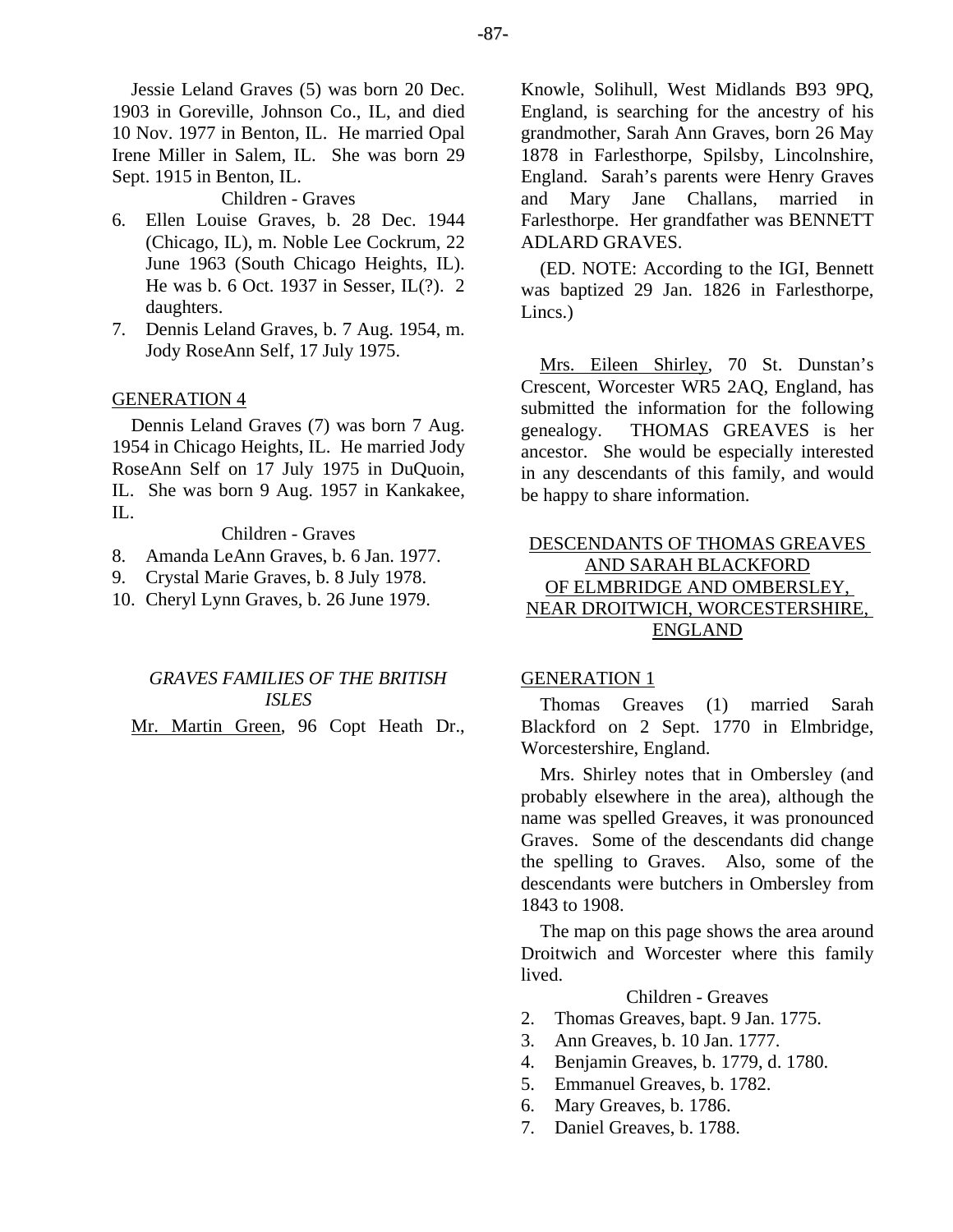- 8. Sarah Greaves, b. 1790.
- 9. James Greaves, bapt. 23 Jan. 1792, m. Ann Leek, 9 Dec. 1813, d. Jan. 1875.

#### GENERATION 2

James Greaves (9) was baptized 23 Jan. 1792 and died in Jan. 1875. He married Ann Leek on 9 Dec. 1813.

Children - Greaves

- 10. John Greaves, b. Nov. 1814, married. 7 children.
- 11. Lucy Greaves, b. 1817, m. ------ Twyning.
- 12. George Greaves, b. 1820, m. Emily Robins, June 1843, d. 1884.
- 13. Mary Greaves, b. 1821, m. Holloway.
- 14. William Greaves, b. 1823, married. 3 children; no male survived.
- 15. Elizabeth Greaves, b. 1828, m. ------ Page.
- 16. Solomon Greaves, b. 1831, d. 1844.

#### GENERATION 3

George Greaves (12) was born in 1820 and died in 1884. He married Emily Robins in June 1843. Their first 2 children were born in Droitwich, and all the others in Ombersley, Worcestershire.

Children - Graves

- 17. William Greaves, b. 1844, d. 1863.
- 18. Sabina Greaves, b. 1847, m. ------ Wood.
- 19. Harry Thomas Greaves, b. 1849, d. 1863.
- 20. John James Greaves, b. 1851, m. Marion Harle, March 1881, d. 1890.
- 21. Elizabeth Greaves, b. 1853, m. ------ Smith.
- 22. Emily Greaves, b. 1855, d. 1863.
- 23. George Greaves, b. 1856, d. 1863.
- 24. Ada Greaves, d. 1858.
- 25. Sarah Greaves, b. 1860, m. ------ Holliday.
- 26. Frederic Greaves, b. 1863, married.
- 27. Emily Kate Greaves, b. 1866, m. ------ Stephens. She went to Canada and drowned in the Ottawa River.
- 28. Solomon George Greaves, b. 1868, bapt. 9 Nov. 1868 (Ombersley). He is said to have gone to the U.S.A., probably Philadelphia, PA. He probably emigrated about 1889-90 when he became 21. He

was still in England at the 1881 census, living in Ombersley, and when his father died in 1884 he was mentioned in the will as still being in England.

## GENERATION 4

John James Graves (20) was born in 1851 in Ombersley, Worcestershire, and died in 1890. He married Marion Harle in March 1881. All their children were born in Worcestershire.

## Children - Greaves

- 29. Emily Greaves, b. 1881, m. ------ Watkins.
- 30. Frances Greaves, b. 1882, lived 4 days.
- 31. Harry Greaves, b. 1883, m. Grace ------, (Manitoba, Canada). 2 children, "Jack" and another.
- 32. John Greaves, b. 1885, m. Rhoda ------.
- 33. George Greaves, b. 1886, m. Eva Green, 1922.
- 34. Ethel Greaves, b. 1887, m. ------ Wood.
- 35. Kate Greaves, b. 1888, d. 1889.
- 36. Frederick Greaves, b. 1889, m. ------ Bick (?). No children.

#### GENERATION 5

John Greaves (32) was born in 1885. He married Rhoda ------. She was Welsh.

#### Children - Greaves

37. John Greaves, married. One son Stephen Greaves.

George Greaves (33) was born in 1886. He married Eva Green in 1922.

## Children - Greaves

- 38. Eileen Greaves, b. 1924, m. T. Shirley.
- 39. Mary Greaves, b. 1926, m. ------ Barker.
- 40. Geoffrey Greaves, married. He is now Canadian and has a son and a grandson.

# *NORTHERN GRAVES FAMILIES*

Mrs. Lois M. Wedge, 65 Gratiot Blvd., Marysville, MI 48040, is searching for information on her husband's ancestor JOSIAH GRAVES. The descent is: (1) Josiah Graves m. Mary ------, (2) Elizabeth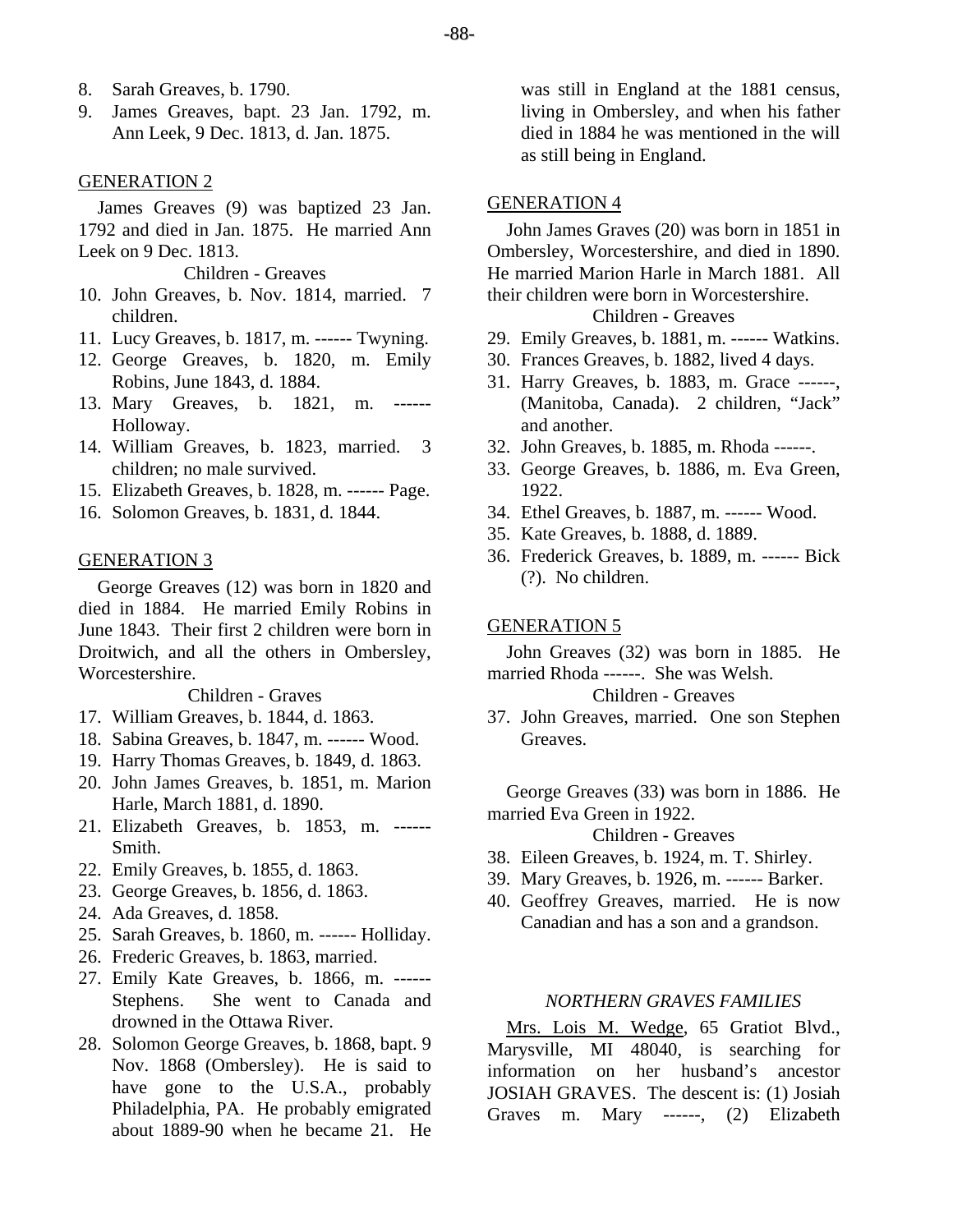("Betsey") Graves, b. 1812, NY, m. Samuel Provost, (3) Nancy Provost m. Alfred Henry Green, (4) Almina Green m. Edward W. Wedge, (5) Arthur Earl Wedge m. Mattie Owens, (6) James A. Wedge m. Lois M. Russell.

Josiah Graves may have been from Gravesend, NY. Where is/was that?

Samuel Provost was born 1803 in Ontario, Canada, and died 7 Sept. 1876 in Marion Twp., Sanilac Co., MI. Samuel, Betsey and their children were in the 1850 census for St. Clair Co., MI. Both the Graves and Provost families were in NY State, then Ontario, and then Michigan.

Ms. Lynn A. Fairbank, 4 Franklin Square, Dedham, MA 02026, is descended from THOMAS GRAVES of Hartford, CT, via his daughter, Mary Graves who married Moses Ventris.

She is also descended from ELIZABETH GRAVES who married Harmon (or Hemon) Hall of Wallingford, CT. He was born 17 Oct. 1720 in Wallingford. They had a son Hemon Hall who married Rebecca Finch. She is looking for the ancestry of Elizabeth Graves.

Mr. Brian Casto, Box 204A, Cicerone Rt., Sissonville, WV 25320, has 2 different Graves lines. His mother is descended from Capt. THOMAS GRAVES of VA through his granddaughter Mary (Stone) Doyne. The descent is: (2) Verlinda Graves m. Gov. William Stone of MD, (3) Mary Stone, (4) Verlinda Doyne, (5) Samuel Taylor, (6) William Taylor, (7) Samuel Taylor, (8) Samuel Taylor, Jr., (9) Stephen Taylor, (10) Hannah Malissa Taylor, (11) John Edward Moore, (12) Virgil Eugene Moore, (13) Brenda Bonita Moore, (14) Brian O'Neil Casto.

"However, it is my father's line which has given me trouble. My ancestress, Dorcas (Graves) Hull, married Phillip Cox in Somerset Co., NJ about 1704. Her parents are supposed to have been PHINEAS GRAVES (b. 1642) and Elizabeth Carteret (b. 1646) who married in 1673 in Somerset Co. Dorcas was born there in 1681."

(ED. NOTE: The family of Phineas Graves was probably connected with that of Martha Graves who married Isaac Cox. That family lived in Somerset Co. and adjoining Morris Co., NJ. Some descendants even moved to WV where Mr. Castro lives.

A query on this Martha Graves from Mrs. Barbara Alexander was on p. 55, 1983 GFNL. This genealogy is on p. 301 in *Graves Families of the World*.)

Mr. Ron F. Graves, 235 South St., Apt. 403, Gananoque, Ontario K7G 1A4, Canada (summer address), 3942 S.E. 11th Pl., #104, Cape Coral, FL 33904 (winter address), is looking for relatives on the Graves side of his family, and would like to learn more about his part of the family and the earlier ancestry.

His g-grandfather, SAMUEL PORTER GRAVES, called Porter, was born Sept. 1821 in VT, and married Mary E. Mayhew on 1 March 1866 in Carthage, NY. She was born Aug. 1844 in Carthage, Jefferson Co., NY (on the line with Lewis Co.). In the 1850 census of town of Diana, Lewis Co., NY, Porter was recorded as family 257 and next door to him at 258 was Silas Graves (could he have been a brother?).

In the 1880 census for town of Diana, Lewis Co., NY, Porter Graves, age 58, was listed with wife Mary, age 37, and 4 children, all born in NY: Leon, 10, Myron, 7, Anna, 5, Winnie (son), 1.

Ron's grandfather was Myron Graves, b. 9 Feb. 1872, Diana, NY, d. 1925, buried in Harrisville Cem., next to Hwy. 12. His grandmother was Jennie P. Davis, b. 1885, Pitcairn, NY, d. 1916, buried in Port Hope, Ontario cemetery. His father was Frederick Waldon Graves, b. 8 Jan. 1906, Harrisville, Lewis Co., NY, d. 1990 at Kitchener, Ontario.

The published records for the town of Diana list 4 people named Graves: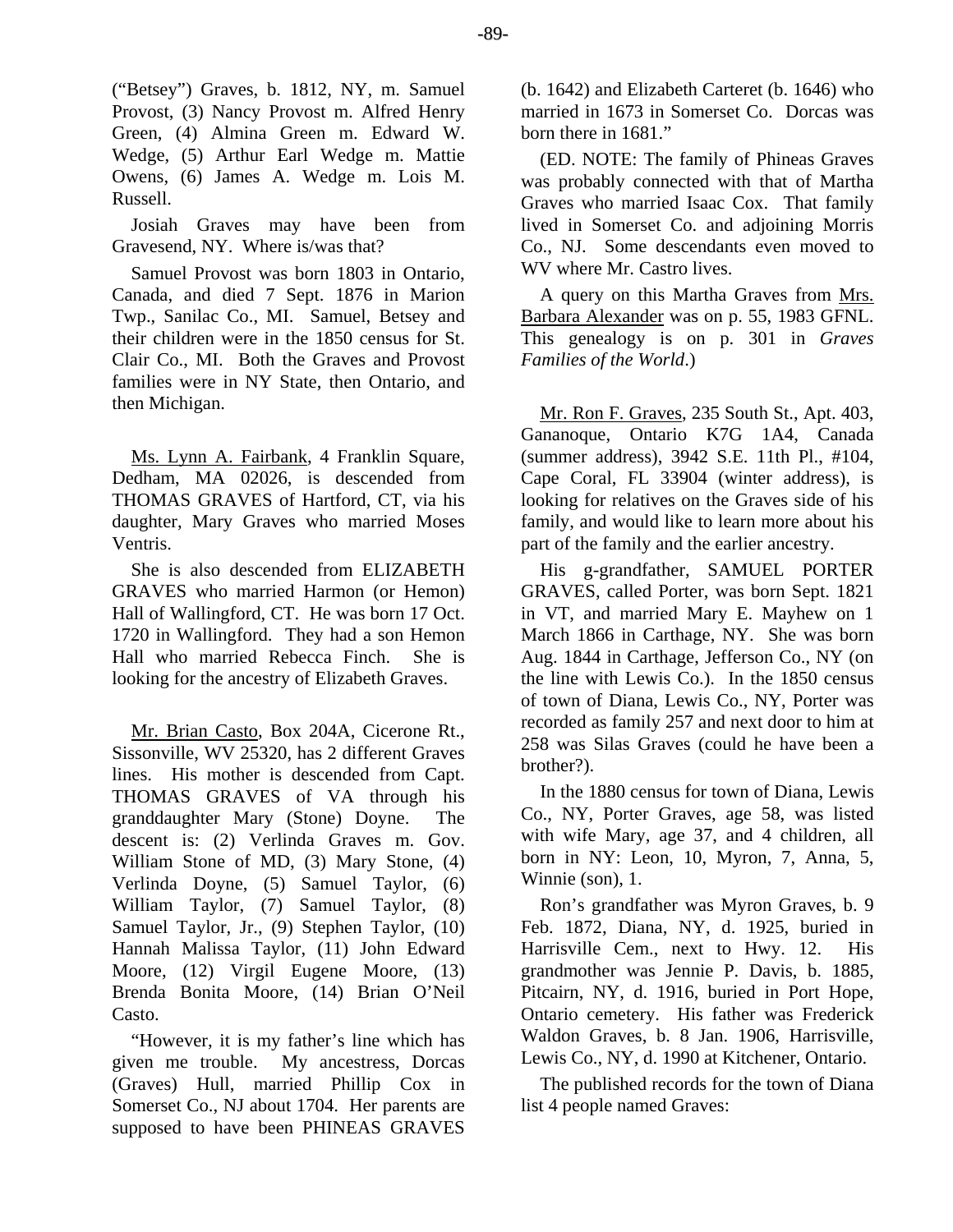- Hiram Graves, wife Sarah (Muckle), p.o. Harrisville, r 32, day laborer, house and lot.
- Ira Graves, wife Betsey (Steward), p.o. Harrisville, r 43, day laborer.
- Myron S. Graves, p.o. Harrisville, r 36, lumberman and farmer with his father, Porter S.
- S. Porter Graves, wife Mary E. (Mayhew), p.o. Harrisville, r 36, farmer 60, has 5 cows, 2 horses, 13 sheep.

(ED. NOTE: This could be part of the family of Deacon GEORGE GRAVES of Hartford, CT, since some of the descendants of that family lived in Lewis Co., NY.

Another possibility is the descendants of THOMAS GRAVES of Hartford, CT. On p. 182 of the book on this family is the family of Nelson Graves (1152) with a child Silas Graves, probably b. 1833. Nelson lived in VT, and it is possible that Samuel Porter was his oldest son.)

# *REAR ADM. THOMAS GRAVES OF CHARLESTOWN, MA*

Ms. Jane Cote, 393 Turnstone Dr., Livermore, CA 94550-2525, wrote of her search for an elusive ancestor, ELIZABETH GRAVES, born 12 May 1751. She married Josiah Carter Jr. on 22 Aug. 1770 in Leominster, MA as his first wife. She died 12 Dec. 1784 in Leominster. Much of her information is from *Carter, A Genealogy of the Descendants of Samuel and Thomas, Sons of Rev. Samuel Carter, 1640-1886*, collected and arranged for the Carter Association by Mrs. Clara A. Carter and Mrs. Sarah A. Carter.

(ED. NOTE: Elizabeth Graves was descended from Rear Adm. Thomas Graves as follows: Thomas<sup>1</sup>, Joseph<sup>2</sup>, Ebenezer<sup>3</sup>, Peter<sup>4</sup>, Elizabeth<sup>5</sup>, and is listed as  $\#205$  on p. 35 of the book.)

# *SAMUEL GRAVES OF LYNN, MA*

Mrs. Kaye Sakahara, RFD 2, Box 411, Guilford, ME 04443-9637, is "researching the line of Nathaniel Graves of Topsham and Guilford, Maine. He was born in Topsham Dec. 6, 1772, the son of Joseph Graves. He later moved to Guilford, ME, where he died. Two of his sons left Maine for Boone Co., IL. Other members of his family remained in Maine."

(ED. NOTE: Nathaniel was descended from immigrant SAMUEL GRAVES of Lynn, MA as follows: Samuel<sup>1</sup>, Mark<sup>2</sup>, Abraham<sup>3</sup>, William<sup>4</sup>, Joseph<sup>5</sup>, Nathaniel<sup>6</sup> m. Abigail (Palmer) Dingley. He is #329 on pages 47 and 72 of the book.

It is interesting that  $Joseph<sup>5</sup>$  is also the probable ancestor of the Maine family discussed on pages 51-52, 1995 GFNL.)

The rest of her line of descent is: Nathaniel<sup>6</sup>, Alfred<sup>7</sup>, Ruth<sup>8</sup> m. George E. Crockett, Emma B.<sup>9</sup> Crockett m. ------ Roberts, J. Frank<sup>10</sup> Roberts, Katheryn E.<sup>11</sup> Roberts m. ------ Sakahara.

Mrs. Sakahara also mentioned that *The Graves Families of Maine* by Charles N. Sinnett (a 32-page typescript) incorrectly stated that John Graves and Martha Mitton were the parents of the Graves brothers of Topsham, ME. She is interested in finding out how this John Graves fits in. (See discussion of this person on pp. 30-31, Samuel Graves book.)

#### *JOHN GRAVES OF CONCORD, MA*

Mrs. Lynn Graves Jordan, 5040 Dovecote Dr., Nashville, TN 37220-1614, is a new member of the Association. She wrote that she is descended from: (1) Edwin Talcott Graves, b.c. 1855, NY, m. Mary Osterbind in Richmond, VA, (2) Elmer Cornelius Graves, b. 1892, VA, m. Lucelia Williams in Richmond, VA, (3) Thomas Daniel Graves, b. 1922, VA, m. Neva Norton in Nashville, TN, (4) Susan Lynn Graves, b. 1950, TN, m. David Jordan in Nashville, TN. She has been searching for the ancestry of Edwin.

(ED. NOTE: The descent is from immigrant JOHN GRAVES of Concord, MA, and is: John<sup>1</sup>, Benjamin<sup>2</sup>, Benjamin<sup>3</sup>, Jedediah<sup>4</sup>,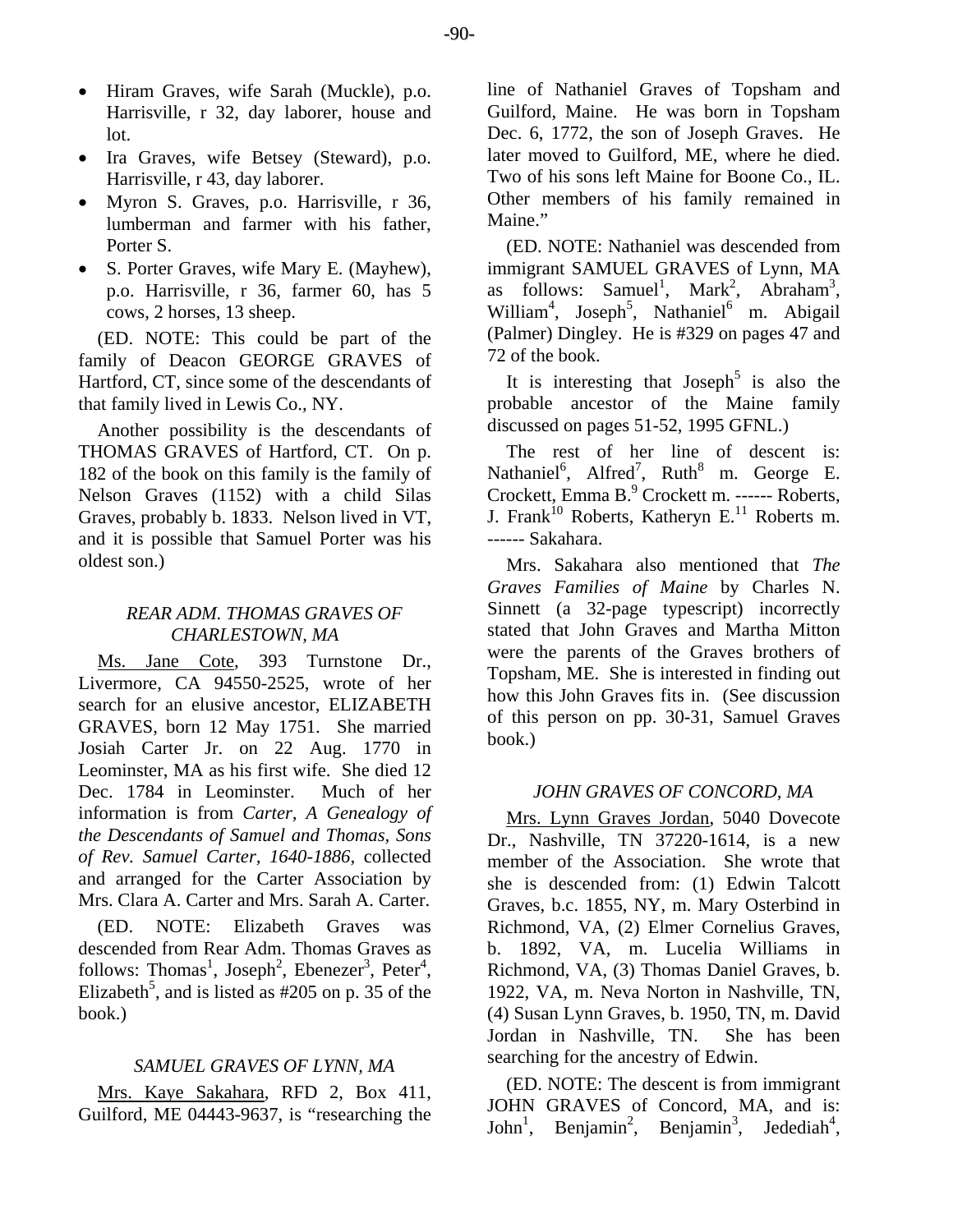Jonah<sup>5</sup>, Jason<sup>6</sup>, Charles Jason<sup>7</sup>, Edwin Talcott<sup>8</sup>. Edwin's parents lived in Monroe Co., NY, close to Rochester, NY.)

Mrs. Kay Jean Smith, P.O. Box 9, Fremont, IN 46737, asks: "Has anyone joined the DAR or have a Supplementary on **Jonathan Graves**, born between 1704-1708. His father is Benjamin Graves of Concord, MA.

I belong to the DAR and sent in a Supplemental on Jonathan Graves and the paper was rejected. I feel that this is wrong and I would like to clear the record and have Jonathan's record cleared. They claim that he was a deserter and I do not believe that, because another person in Coldwater, MI had him as her Soldier a few years ago."

(ED. NOTE: Any help on the Rev. War record of Jonathan Graves would be appreciated. The Jonathan Graves of interest is actually Jonathan, b.c. 1740 in CT, d.c. 1826, m. Bettie Lisk. He lived in Shelburne, MA, and was in the Berkshire Co. (MA) Regt. in 1779. He was later a U.S. pensioner on the roll for Camden, Oneida Co., NY. His descent from John Graves of Concord, MA was: John<sup>1</sup>, Benjamin<sup>2</sup>, Benjamin<sup>3</sup>, Jonathan<sup>4</sup>, b.c. 1709, m. Mary Tisdale, Jonathan<sup>5</sup>, b. 1740, m. Bettie Lisk.)

# *JOHN GRAVES (JOHANN SEBASTIAN GRAFF)*

Mrs. Sandra Stacks, 37438 SE Sunset View Rd., Washougal, WA 98671, is descended from JOHN GRAVES/GRAFF via John Jacob<sup>2</sup>, John<sup>3</sup>, Anthony<sup>4</sup>, Elizabeth<sup>5</sup>, as shown on the ancestor chart on the next page.

She is looking for the parents and more information on Judy Bledsoe, wife of Anthony Graves.

(ED. NOTE: It is also interesting to see that she shows the father of John Jacob Graves and Barbara Graves as John Michael Graves/Graff rather than Johann Sebastian Graff. A John Michael Graff was mentioned on p. 5, 1994 GFNL as the probable father of Conrad Graves of PA and Rowan Co., NC.)

# *SOUTHERN GRAVES FAMILIES*

Mrs. Willietta I. N. ("Win") Freibott, 41 Marbella Place, Dana Point, CA 92629-4118, is searching for information on her ancestor, ELIZA JANE GRAVES. She was b. 1821 and d. 1887, probably in AL, either in Montgomery Co. or Elmore Co. The family she married into was the Goree family, and they were farmers in Elmore Co., near Speigner, AL.

Eliza Jane's siblings (according to Mrs. Freibott's great-aunt Hattie) were: John, Thomas A., Catherine ("Katie"), Sallie, and "Puss".

Eliza Jane married Milton Goree before 1845. Their children, all born in AL, were: (1) William Rice, b. Oct. 1845, d. 1 Nov. 1935, Montgomery Co., AL, m. Celena Emerline Strock, (2) John L., (3) James S., b. 1850, d. 1891, AL, (4) Lewis T., (5) Albert Gallatin, (6) Milton, (7) Catherine, (8) Susan, (9) Carrie, (10) Martha.

As she was looking through the 1850 and 1860 census records for the area where this family lived, she found a John D. Graves and his family in both years. John D. Graves was born 1800 in GA, and his wife, Mary M., was b. 1799 in SC, according to the 1850 census. In the 1860 census, John D. is shown with a new wife, Emily, b. 1816 in VA (as far as can be determined). It appears that John D. and Mary M. Graves may be Eliza Jane's parents. Some of the names in the census match the siblings of Eliza Jane:

| Census  |                       |                     | Aunt Hattie's |
|---------|-----------------------|---------------------|---------------|
| list    |                       |                     |               |
|         | Catherine b. 1827, AL | Catherine ("Katie") |               |
|         | Sarah b. 1835, AL     | Sallie              |               |
|         | Thomas b. 1836, AL    | <b>Thomas</b>       |               |
| Robert  | b. 1838, AL           |                     |               |
| Alabama | b. 1844, AL           |                     |               |
| William | b. 1847, AL           |                     |               |
|         |                       | John                |               |
|         |                       | "Puss"              |               |
|         |                       |                     |               |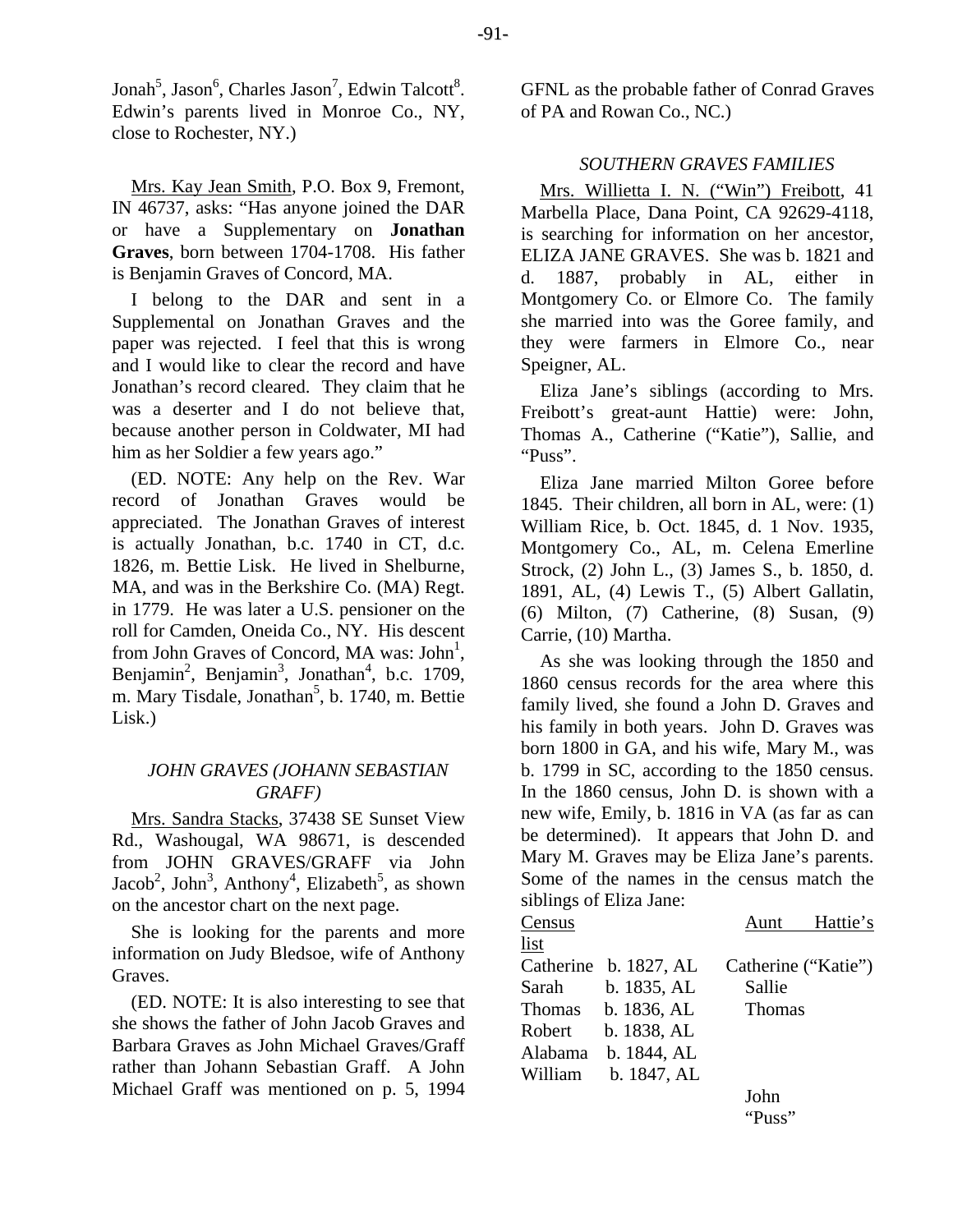-92-

It may be that John was born between Eliza in 1821 and Catherine in 1827, so was out of the household by 1850. Puss may have been the same as Alabama. The data match very well.

"One other interesting bit of interesting information is that in the 1860 census of Milton and Eliza Goree's family there appears a Thomas A. Graves living in their household, b. 1836 in AL."

(ED. NOTE: I cannot find a connection for Eliza Jane Graves, or for her probable father, John D. Graves. However, among the descendants of Capt. Thomas Graves of VA, the name Rice is used. There is also an Albert Gallatin Graves, b. 1813, who moved from VA to MO and then to TX, who was a son of Claiborne Graves and Sarah Tandy of Orange Co., VA. No connection can be found, however. Help would be appreciated.)

Mr. Robert W. Motley, 42 Rocky Lane, Cohasset, MA 02025-1350, is "searching for the wife of William Harris. William died in 1802 in Prince Edward Co., VA. I believe she may have been a Graves because the children of William were George Harris (oldest and

named for William's father), **Graves Harris**, b.c. 1760, and Ralph Harris, b.c. 1762. Graves and Ralph Harris married Elizabeth and Agnes Baldwin, daughters of John and Susannah (Peek) Baldwin. From land records, it appears that William Harris lived and died in Prince Edward Co., VA, although he likely married and lived in Hanover Co., VA before 1770."

Miss Mary Gregg, 3810 Valley View Rd., #208, Austin, TX 78704-6771, descended from Capt. THOMAS GRAVES of VA, sent a column by Kay Powers from the *American Statesman* newspaper, Austin, TX, May 16, 1995, p. E4.

The column was about a 19th century Victorian farmhouse house owned by **Stanley Owen Graves** (North Farm Rd. 487, Rt. 3, Rockdale, TX 76567), director of the division of architecture and staff architect with the Texas Historical Commission. He calls it "Lilac Hill".

Stan's "great-grandfather, Frederick Augustus Graves owned it when it was new and lived in it to the end of his days, passing it down to his son, Rufus Winton Graves, born in 1886.

In those days, the house was on land about two miles from where it now sits. It had four large rooms and a dog-trot hall, but grew some when Fufus Winton and his wife had six kids. One of those was Stan's father, Rufus John Graves, born in 1917, who with his wife, Owen Rachel Graves, still lives in the Sharp community near his birthplace.

The Great Depression brought lean times. Crops failed, taxes and loans went unpaid. Rufus Winton lost the place, but his grief was assuaged when he was able to lease it and live out his life there...."

The house deteriorated after Rufus Winton died. After Stan graduated with a degree in architecture from the Univ. of Texas and got into preservation, he became interested in the old house. He bought the house for \$2,000 in 1981 when the land was sold to a developer wanting to subdivide. He moved the house to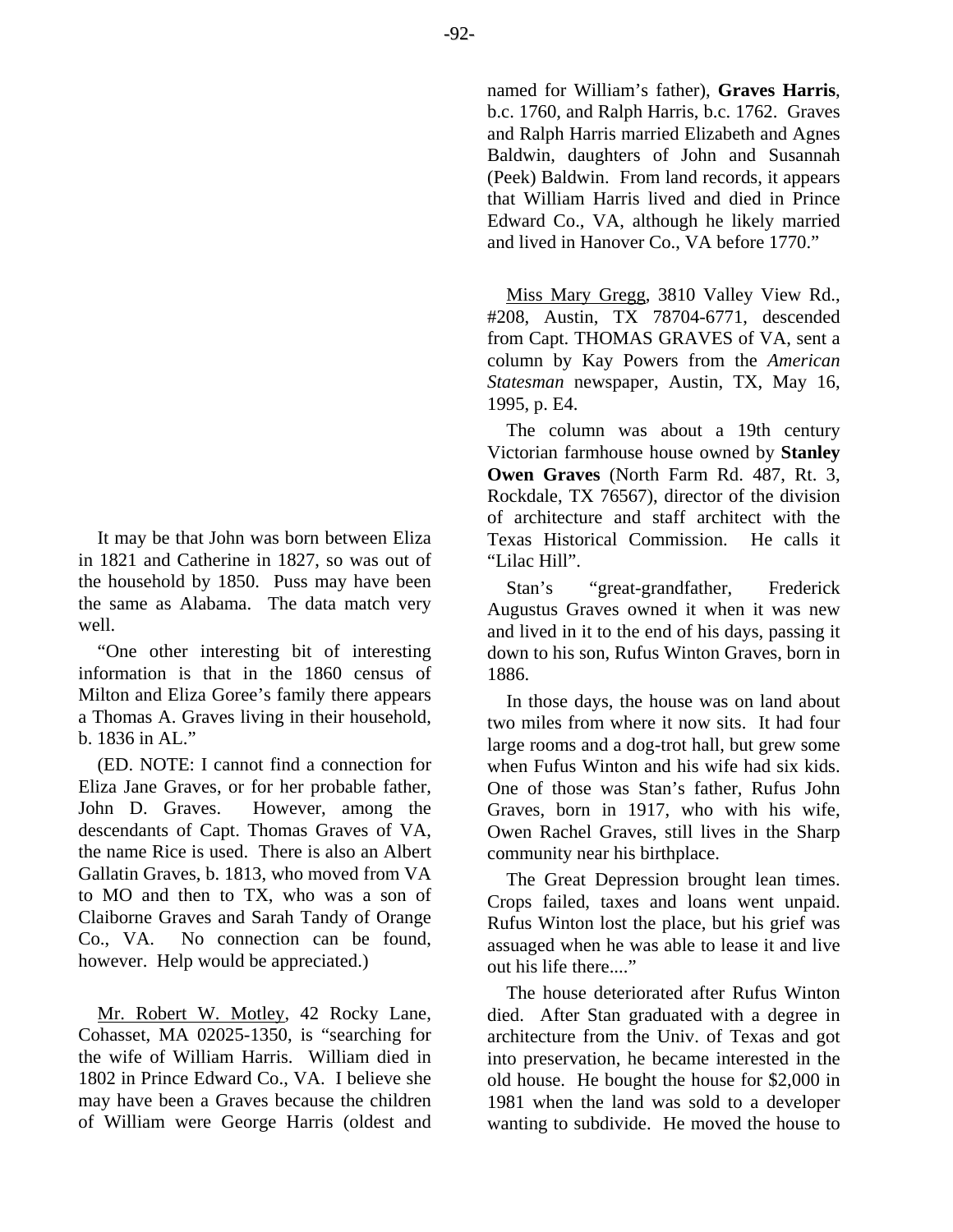land his father owned north of Sharp. He did most of the work himself, completely restoring

it, fancy moldings and all.

When Stan recently married Diana Hambrick on Saturday, May 20, 1995, they exchanged their wedding vows on the front steps of the old house. A picture of the house is on this page.

Mrs. Clara Jane Tennyson, 800 Heights Blvd., #24, Houston, TX 77007, is looking for the ancestry of her part of the Graves family. The following partial genealogy includes her information on the earliest part of the family.

# DESCENDANTS OF ------ GRAVES AND JANE B. ELLIOTT OF VA, AL, MO & TX

# GENERATION 1

------ Graves (1) was born in VA, and died between 1845 and 1850 in MO. He married Jane B. Elliott. She was born in 1810 in NC, and died in TX.

The 1850 census for St. Genevieve, MO listed Jane, her four children, T. L. Hampton, b.c. 1839, MO, and Ned Logan, b.c. 1775, VA. It is not known who these last 2 people were, but Ned Logan at age 75 must have been a relative, possibly an uncle of Jane.

In the 1860 census for Panola Co., TX, Jane and her 2 youngest children were living with Jane's sister, Cynthia Elliott (b. 1812, NC), Cynthia's husband, Samuel B. Lacy (b. 1811, KY, m. 26 March 1832, Marengo Co., AL), and the 7 Lacy children.

## Children - Graves

- 2. John Graves, b.c. 1830 (VA).
- 3. Nancy Graves, b.c. 1835 (AL).
- 4. Cinthia Graves, b.c. 1841-42 (St. Genevieve, MO).
- 5. Edward Marion Graves, b.c. 1844-45, m. Frances Letittia Killion, 24 April 1875, d.c. 1883.

## GENERATION 2

Edward Marion Graves (5) was born about 1844-45 in St. Genevieve, MO, and died about 1883 at Sabine River, TX. He married Frances Letittia Killion, called Letittia, on 24 April 1875 in Panola Co., TX, by Rev. King, minister of the gospel. She was born in Spring Creek, AR, and died about 1892. All their children were born in TX.

## Children - Graves

- 6. Jenny Threse Graves (grandmother of Ms. Tennyson), b.c. 1876, m. A. W. Thomas, 5 Jan. 1893, d. 1968 (TX).
- 7. John Edward Graves, b.c. 1878, married several times; children by each marriage.
- 8. Lou Ella Graves, b.c. 1880, m. W. R. Yountz.
- 9. Wiley Graves, b.c. 1882, died young.

(ED. NOTE: I suggest checking the 1840 MO census to see what Graves families lived in St. Genevieve, then checking the 1830 censuses of VA and AL to see whether a Graves head of household of the same name was in that census. The desired Graves household in the 1840 MO census would be one with 2 children, or perhaps 3 or 4 if a couple died young. Then I would look for a will between 1845 and 1850 for a Graves in St. Genevieve. Checking for St. Genevieve land transactions between 1835 and 1850 might also be helpful.)

#### *CAPT. THOMAS GRAVES OF VA*

David E. and Audrey Hancock, 1130 Dogwood Dr., Portage, MI 49002, seek ancestry of WILLIAM H. GRAVES who married Susan H. Dickinson, dau. of Nathaniel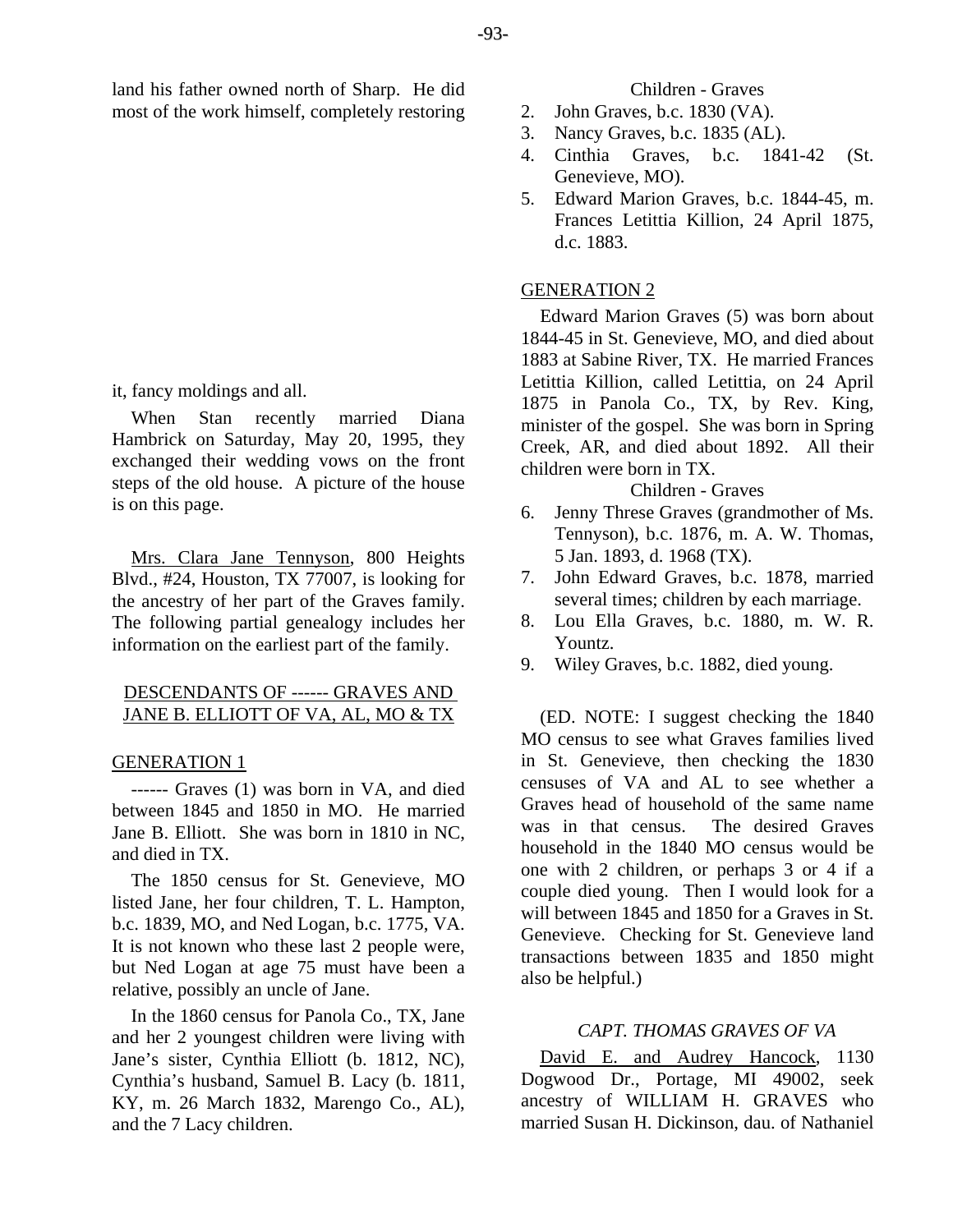Dickinson (d. 1843) of Hanover Co., VA. They had children: William H. C.; Herbert V.; Marietta who m. John R. Moore; Hardenia M. L.; Bernard; Emma C.; John B.; and Elizabeth W. Lucy Frances Dickinson, Susan's sister, married William Hancock who d. 1857, Louisa Co., VA.

Seek Graves/Hancock/Dickinson family relationships in order to discover parentage of (Capt.) John Hancock who married ANN/NANCY GRAVES and lived in Louisa Co., VA, KY and Butler Co., OH.

(ED. NOTE: The descent of Ann Graves from Capt. Thomas Graves of VA is: Thomas<sup>1</sup>,  $John<sup>2</sup>$ , Thomas<sup>3</sup>, John<sup>4</sup>, Thomas<sup>5</sup> m. Ann Davenport, Thomas<sup>6</sup> m. Isabella Susan Bartlett, Ann<sup>7</sup>.)

Mrs. Caroline Kay Jones Breeding, 494 Hickory Hills Trail, Stone Mountain, GA 30083-4372, is descended from Capt. Thomas Graves of VA in two ways, as shown on the chart on the next page. The chart also shows her descent from 2 other early VA families.